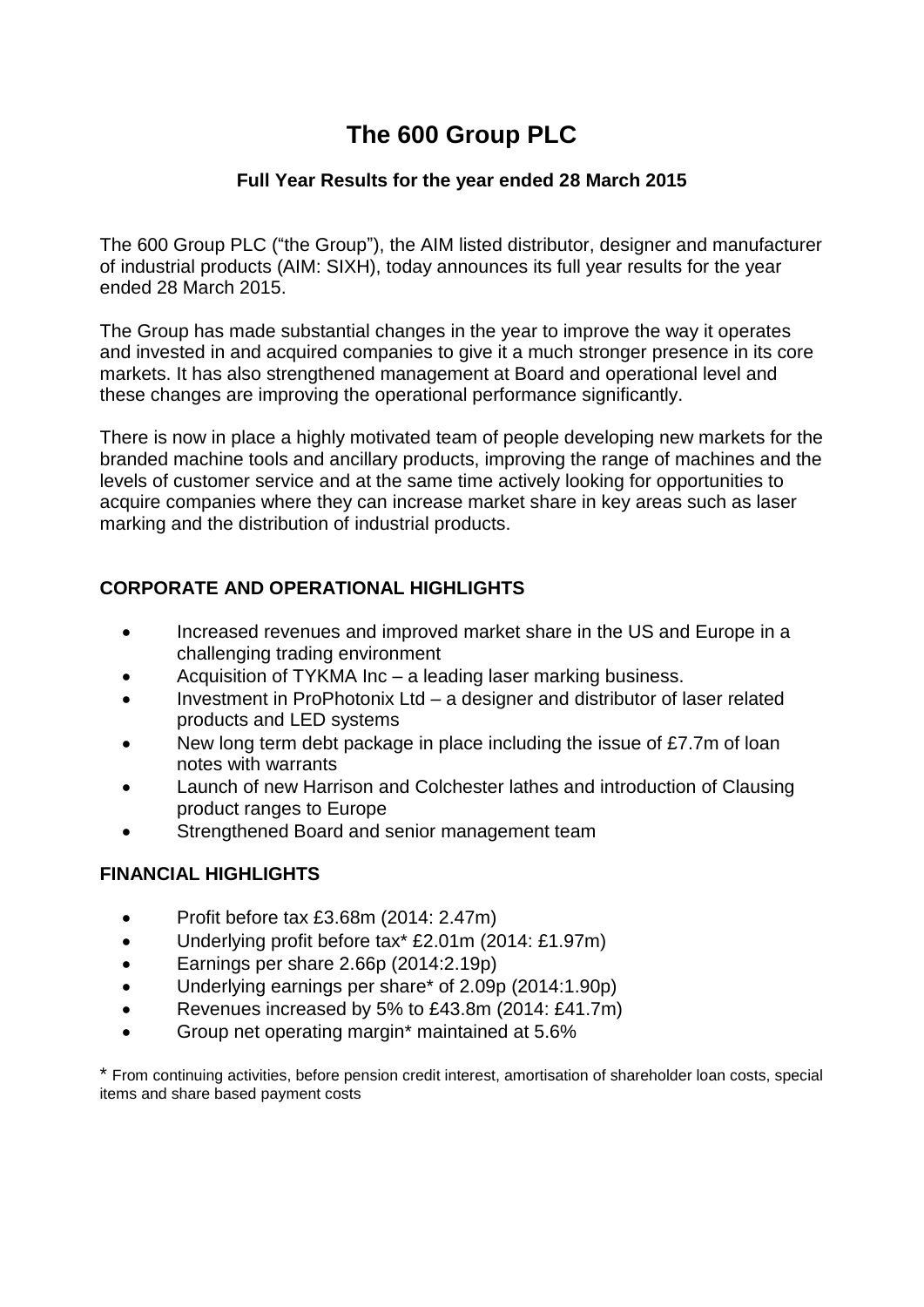### **Commenting today, Paul Dupee, Executive Chairman of The 600 Group PLC said:**

"This has been a year of substantial change. We have made two significant investments in TYKMA and the holding in ProPhotonix. TYKMA is now fully integrated with our Electrox business under the leadership of David Grimes in the US and is already making a good contribution to revenues and profits. We continue to maintain a cordial and constructive relationship with the ProPhotonix Board.

In our industrial products and machine tools business, we have an excellent team of sales and engineering professionals where Don Haselton of our US business is leading the focus on revenue growth through market development utilising the Colchester, Harrison, Clausing and Pratt Burnerd brands."

| <b>SUMMARY OF FINANCIAL</b><br><b>RESULTS</b>                     | <b>FY15</b><br>£m            | <b>FY14</b><br>£m             |
|-------------------------------------------------------------------|------------------------------|-------------------------------|
| <b>Revenues</b>                                                   | <u>43.79</u>                 | <u>41.71</u>                  |
| <b>Underlying Operating</b><br>profit*<br>Bank and other interest | 2.46                         | 2.35                          |
| <b>Underlying Profit before</b><br>taxation*                      | (0.45)<br>2.01               | (0.38)<br>1.97                |
| Non-bank finance income<br>(net)                                  | 0.70                         | 0.69                          |
| Special items (net)                                               | 0.97                         | <u>(0.19)</u>                 |
| Profit before taxation                                            | 3.68                         | 2.47                          |
| <b>Taxation charge</b>                                            | (1.33)                       | (0.62)                        |
| Total profit for the year                                         | <u>2.35</u>                  | <u>1.85</u>                   |
| Earnings per share<br>Underlying basis*<br>Total for the year     | <u>2.09p</u><br><u>2.66p</u> | <u> 1.90p</u><br><u>2.19p</u> |

\* From continuing activities, before pension credit interest, amortisation of shareholder loan costs, special items and share based payment costs

More Information on the group can be viewed at: [www.600group.com](http://www.600group.com/)

| Enquiries:                     |                   |
|--------------------------------|-------------------|
| The 600 Group PLC              | Tel: 01924 415000 |
| Paul Dupee, Executive Chairman |                   |
| Neil Carrick, Finance Director |                   |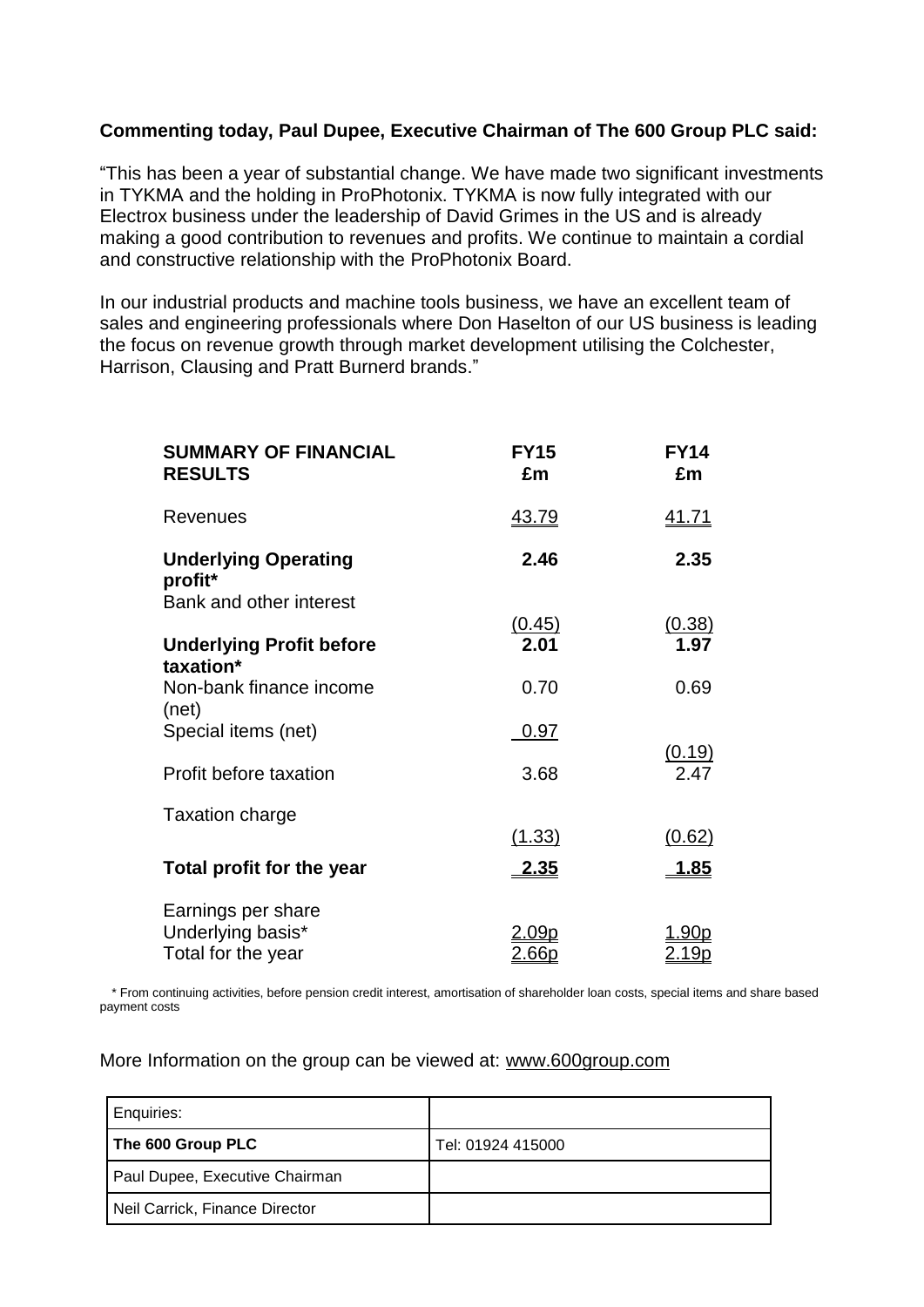| <b>Spark Advisory Partners Limited</b><br>(NOMAD) | Tel: 020 3368 3553                |
|---------------------------------------------------|-----------------------------------|
| Sean Wyndham-Quin/ Miriam Greenwood               |                                   |
| <b>Cadogan PR Limited (Financial PR)</b>          | Tel: 020 7499 5002 / 07771 713608 |
| Alex Walters                                      |                                   |
| <b>FinnCap (Broker)</b>                           | Tel: 020 7600 1658                |
| Tony Quirke/Mia Gardiner (Sales/Broking)          |                                   |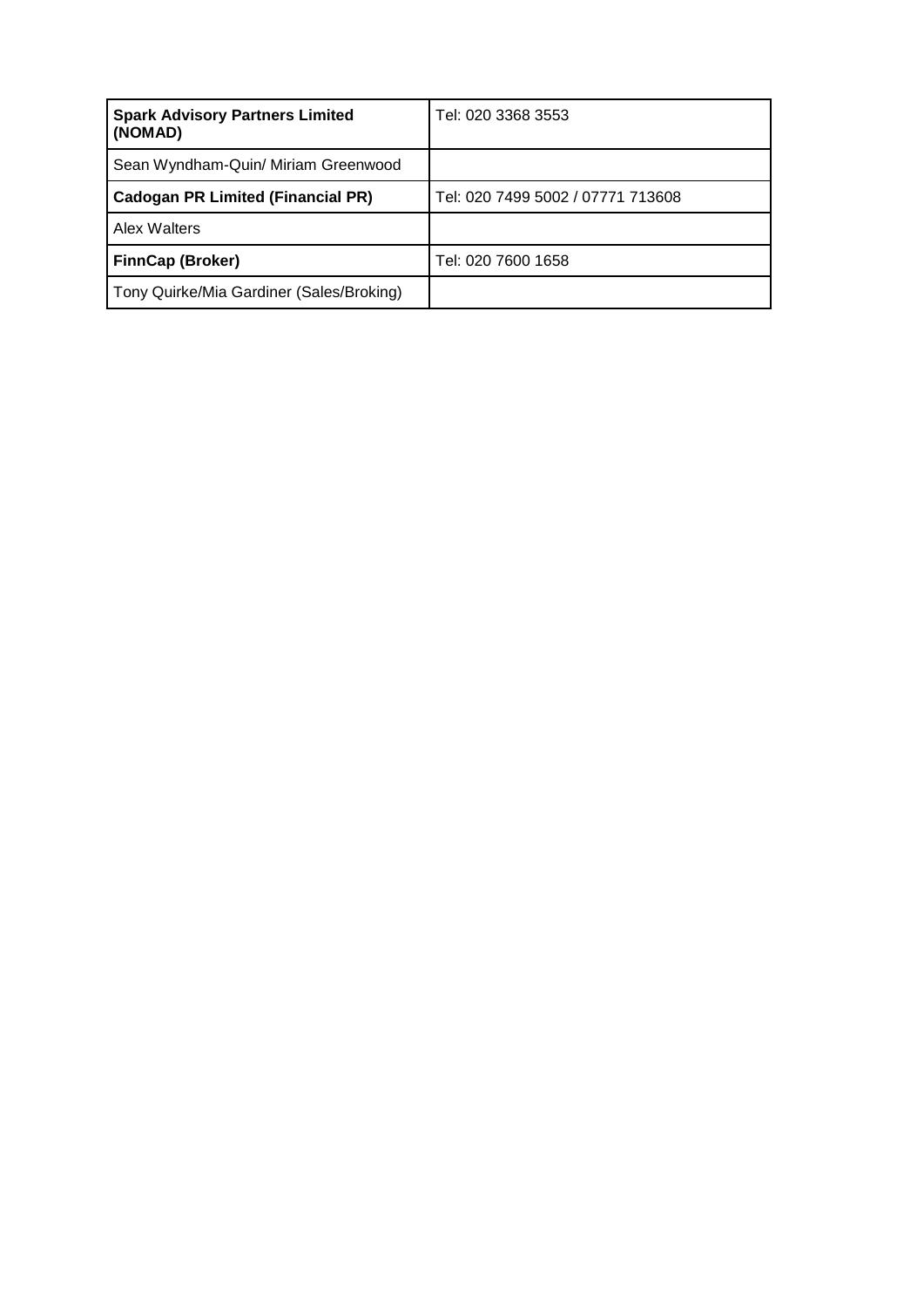# **Chairman's statement**

I am pleased to report that the Group has continued to establish a stronger position in the markets in which it operates and improve its overall financial performance to deliver increased revenues and profits. This was achieved despite challenging worldwide market conditions and in particular a weaker than expected performance from our Australian subsidiary.

The UK based European business continues to improve. We successfully launched newly designed lathes and ancillary products under the widely recognised Colchester, Harrison and Pratt Burnerd brands along with improvements in delivery times for existing products.

In addition, we have implemented the worldwide distribution of the Clausing branded machine tool range. The combination of the Colchester, Harrison, Clausing and Pratt Burnerd brands, successful in North America, is now available throughout our worldwide distributor base. Don Haselton the President of 600 Group Inc. has played a key role in this activity and will continue to work with the UK team*.* 

Our laser marking business has been transformed by the acquisition of TYKMA in February this year, and already we are seeing substantial improvements to its operating performance. Electrox is now fully integrated into TYKMA and is run by David Grimes. David has built up the TYKMA business which, when combined with the UK business, now ranks it as a world leader in a very fragmented industry.

We continue to seek and evaluate opportunities for further strategic acquisitions, particularly in North America.

### **Strong Brands, distribution and exports**

The 600 Group has developed several of the most widely recognised and respected brands in the machine tool industry. These brands along with accessories, spare parts and service provide a well balanced platform that delivers exceptional revenue and profit potential.

In the UK and Europe, our much improved financial position has enabled our sales and engineering team to deliver machines and spare parts from stock quickly. This improvement in customer service has delivered welcome gains in its market share.

The North American business continues to be successful in gaining market share and exceeding revenue goals by providing exceptional customer service and support along with high quality machine tools that cover the requirements of its target customers. This model will provide the framework for the marketing and sales platform that we hope will bring the North American success across all 600 Group machine tool markets. North America also continues to develop a line of US built products, including drills, milling machines and saws. These products broaden the manufacturing base and deliver the US built products desired by the domestic market.

We will also expand our distribution network in South East Asia in the coming year with particular emphasis on the Thailand, Philippines and Malaysian markets. These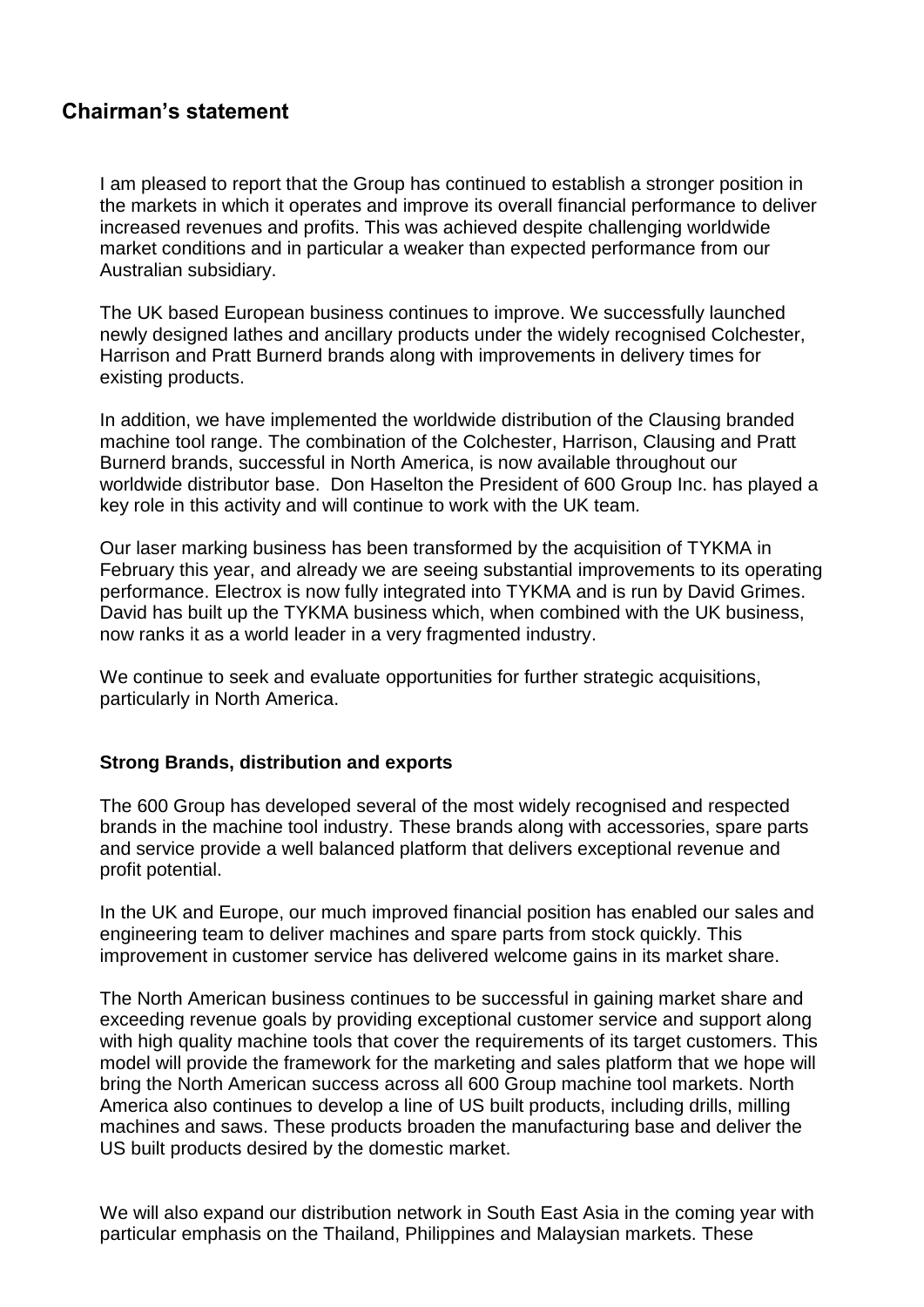markets are high growth areas where the 600 Group machine tool and components names have a high level of brand recognition. Early discussions with distributors in these markets are very promising and we anticipate incremental revenue growth in the next financial year.

The integration of TYKMA and Electrox has also opened up new markets and distribution channels for both of these respected laser marking brands and given the division worldwide credibility to appeal to multi-national corporations.

### **Financial Overview**

Revenue from continuing operations was £43.8m (2014: £41.7m) a 5% increase on the previous year.

After taking account of interest, pensions, taxation special items and share based payment charge, the Group profit for the financial year was £2.35m (2014: £1.85m).

Underlying earnings (from continuing operations before special items, share based payment charge, pensions interest and shareholder loan amortisation) amounted to 2.09 pence per share (2014: 1.90p) and total earnings were 2.66 pence per share (2014:2.19 p).

At the end of the financial year, group net indebtedness stood at £10.80m (2014: £5.31m), and gearing was 31% (2014:24%). The group had financial headroom on existing borrowing facilities of £4.2m and was in full compliance with all its financial covenants.

# **Acquisitions**

In August 2014 we acquired a 26.3% share of ProPhotonix Limited, a company that designs and manufactures LED arrays and laser diode modules in the UK and Ireland. It has a strong base of technology and applications knowledge, applicable to high growth sectors including niche industrial, security and medical markets.

In February 2015 we acquired an 80% controlling stake in TYKMA Inc. a US based laser marking business run by David Grimes its Chief Operating Officer. TYKMA is a specialist designer, producer and distributor of laser marking systems which are used for traceability, branding and component identification. Electrox, the 600 Group's laser marking company based in Letchworth has been entirely integrated into TYKMA and the combined business is already achieving significantly improved results.

### **Facilities**

In June 2014 we acquired the freehold site in Colchester, UK occupied previously under lease by our Gamet Bearings operation for a consideration of £0.77m. In the US we are re-locating Clausing to new purpose built leasehold premises in Kalamazoo, Michigan and TYKMA, again to purpose built leasehold premises, in Chillicothe Ohio. These new sites are better located with excellent road links and significantly improved facilities. In the period we also agreed the sale of our previous Head Office building in Leeds.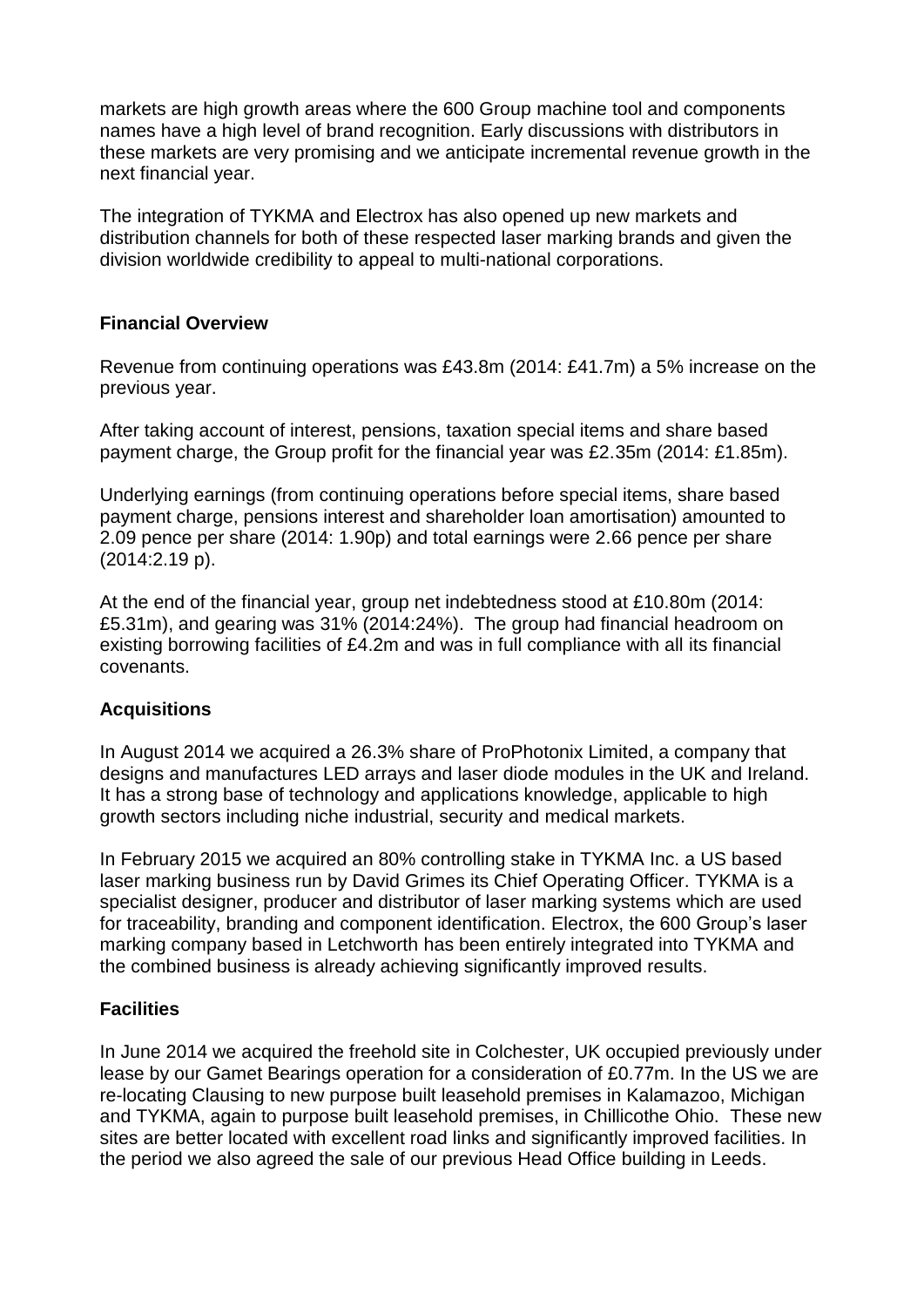# **People**

We have welcomed a number of new people to the Group at Board and operational level during the year. Stephen Fiamma was appointed as a Non- Executive Director in May 2015 and we welcome his experience in cross-border acquisitions, divestitures and joint ventures.

David Grimes the CEO of TYKMA is now leading our Laser marking division and his experience in building one of the world's leading companies in the sector will be of great benefit as we develop this division even further. Lastly, following the resignation of Nigel Rogers in April, I was delighted to assume the position of Executive Chairman with responsibility for managing the operational activities of the Group as well as pursuing our strategy for growth and working with my fellow Board and executive team to achieve this.

On behalf of the Board I would like to thank all our employees for their ongoing support, commitment and dedication to The 600 Group which has been so important in the last year and I look forward to working with them in the coming year.

### **Dividends**

The Board continues to believe that the retention of earnings for deployment in the business is the most appropriate use of available financial resources. Accordingly they do not recommend the payment of a dividend at the present time.

### **Outlook**

The 600 Group has begun the process of leveraging our industry recognised brands to expand our worldwide distribution network and accelerate our revenue growth. In the coming year, we aim to deliver additional organic revenue growth through market development in conjunction with our distribution base throughout Europe and Asia. We will also continue to evaluate acquisition opportunities to identify the partners who will best compliment our core competencies.

**Paul Dupee Chairman 30 June 2015**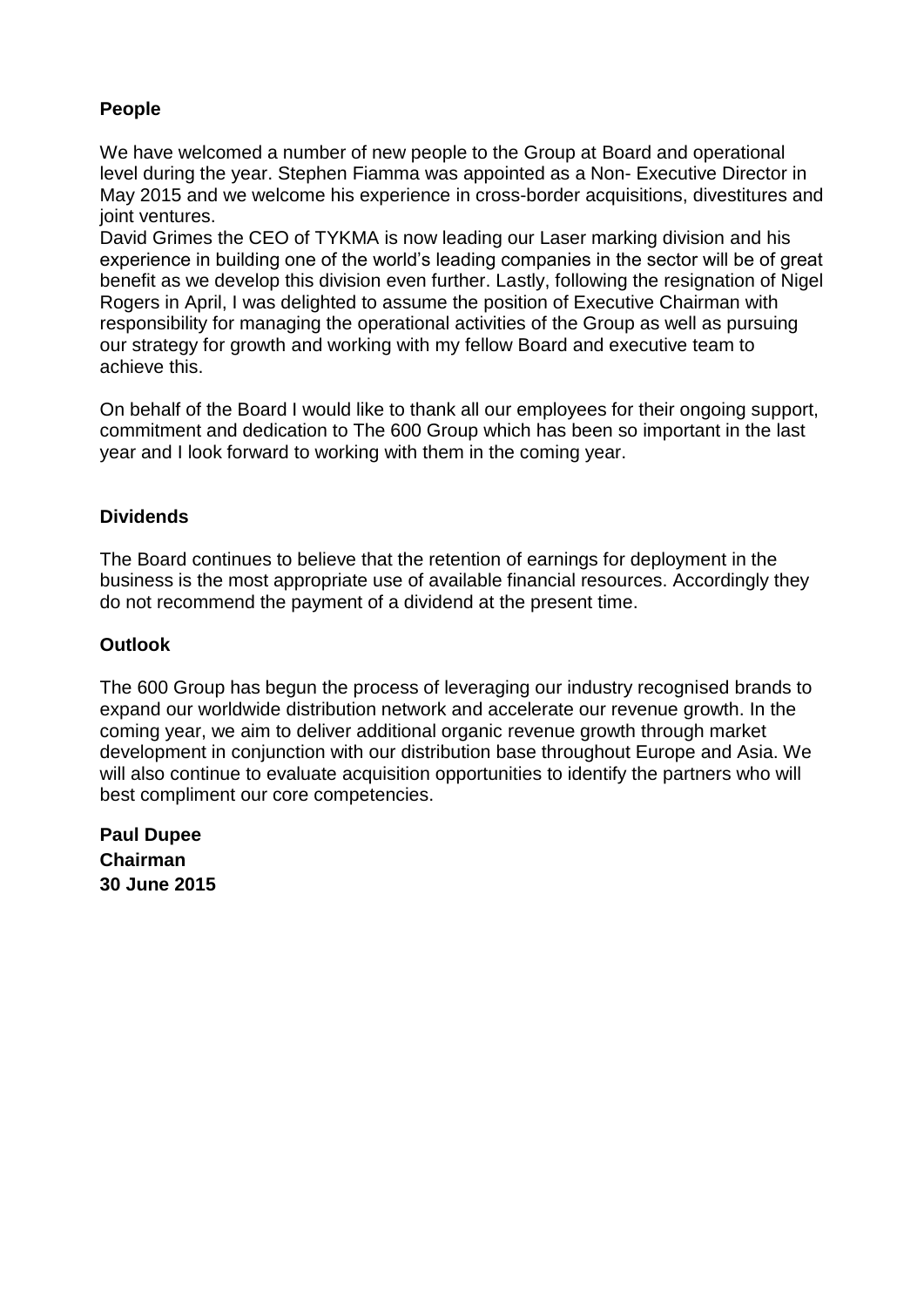### **Results**

### *Revenue*

Revenue from continuing operations increased by 5% to £43.8m (2014: £41.7m). Excluding the effects of the TYKMA acquisition, revenue growth was 3% reflecting the difficult market conditions experienced in our major markets in Europe, the USA and particularly Australia.

### *Costs and margins*

Gross margins were maintained at 33% and, with Group operating expenses contained in line with the underlying sales growth, the overall Group operating margin before special items was also maintained at 5.6% (excluding special items).

### *Machine tools and precision engineered components*

Group companies design and develop metal cutting machine tools sold under the brand names Colchester and Harrison and design and manufacture precision engineering components under the brand names Pratt Burnerd and Gamet. These are sold worldwide, with direct sales operations in North America ("Clausing"), Europe, and Australia and a network of distributors in all other key end-user markets. Clausing is a customer service led distribution business and, in addition to branded Group products, carries a broad range of other machine tools, spares and accessories to serve the North American market. The Clausing branded machines have now started to be distributed in Europe through our existing sales channels

The financial results of these activities, before special items, were as follows:

|                  | 2015         | 2014            |
|------------------|--------------|-----------------|
|                  |              | <b>Restated</b> |
|                  | £'000        | £'000           |
| <b>Revenues</b>  | 34,747       | <u>33,749</u>   |
| Operating profit | <u>2,931</u> | <u>2,740</u>    |
| Operating        | 8.4%         | 8.1%            |
| margin           |              |                 |

Revenues overall increased by 3% to £34.7m. Revenues in local currency in our North American operations increased by 9% as this business led by Don Haselton continues to win market share, and profit margins increased to 8.2% (2014 7.9%).These results now exclude the results of the Electrox spares and service operation which was transferred to TYKMA on acquisition. Comparative figures have been restated accordingly. The overall revenue increase was held back by very challenging market conditions in Australia where a fall of 6% in local currency was compounded by the weakness of the Australian Dollar to give a 13.4% fall in Sterling terms. A small trading loss was incurred and significant effort was put into preserving cash. With its strong brands and wide product range, a great deal of focus is now going into sales opportunities outside Australia into South East Asia.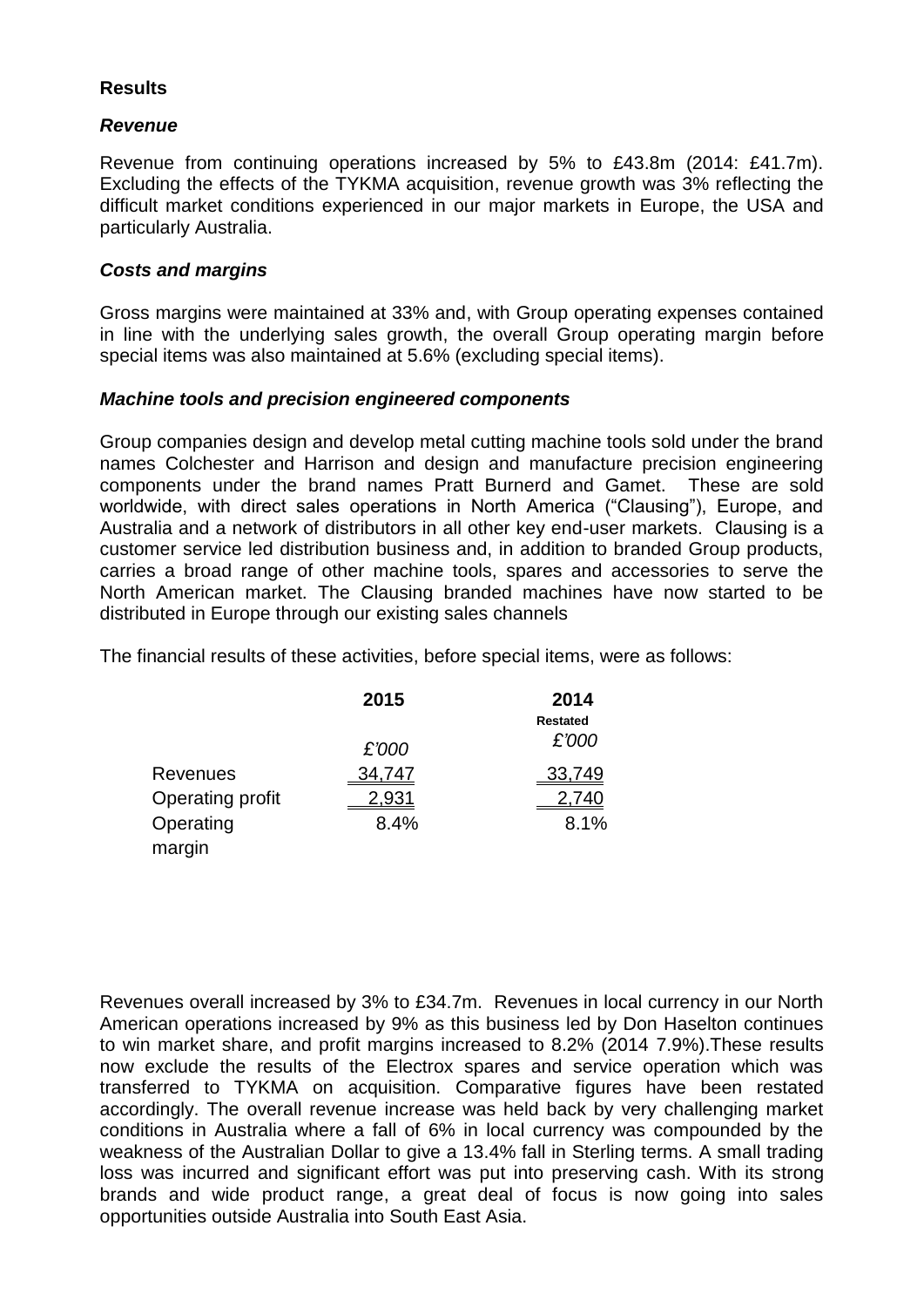The European operation, headed up by Mike Berry, experienced difficult market conditions, particularly in Europe, where the weakness of the Euro has added to pricing pressure and consequently revenue was 1% lower year on year. Good control of operating costs, which was underlined by the business winning the EEF regional and runner up in the National Business Efficiency Awards, led to improved margins and operating profit increasing to 10.3% (2014 9.6%)

At a recent open house in the UK, the Group launched a number of new machines including the Harrison Alpha 1400XC combination Lathe and the Harrison EziTurn 330. Also under the Colchester brand, the new Master VS and Triumph VS lathes were launched and have met with significant success with distributors. In addition, for the first time products which Clausing has successfully sold in the US were introduced to the UK and Europe including variables speed drills and precision manual surface grinders.

### *Laser marking*

Following the acquisition of TYKMA Inc. in early February 2015, the Electrox UK based laser marking business was entirely integrated, including the sales, spares and service operations in the USA, moving from their base within Clausing in Michigan to TYKMA in Ohio. The segmental analysis includes the twelve months trading for Electrox and the USA spares and service previously within Clausing Machine tools, combined with the two months trading from TYKMA. Comparative figures have been restated accordingly. The Enlarged laser marking Division is now headed up by David Grimes. The combined laser marking Division provides a wide range of industrial marking and product identification systems to manufacturing industries.

Results for the financial year before special items were as follows:

|                         | 2015       | 2014<br><b>Restated</b> |
|-------------------------|------------|-------------------------|
|                         | £ 000      | £000                    |
| Revenues                | 9,229      | 8,254                   |
| Operating profit        | <u>304</u> | <u>686</u>              |
| <b>Operating Margin</b> | 3.3%       | 8.3%                    |

Revenues increased by 12% as a result of the TYKMA acquisition to £9.2m. Operating profit fell significantly in the second half of the year as the performance of Electrox in the US deteriorated and corrective action was delayed pending the completion of the TYKMA acquisition. In addition development costs previously capitalized were written off, adding a further £0.2m to operating costs.

Looking forward, the year has started strongly and the integration benefits are being realised. We are confident that this division is now back on track and capable of sustained growth in the coming year under the very experienced management team at TYKMA.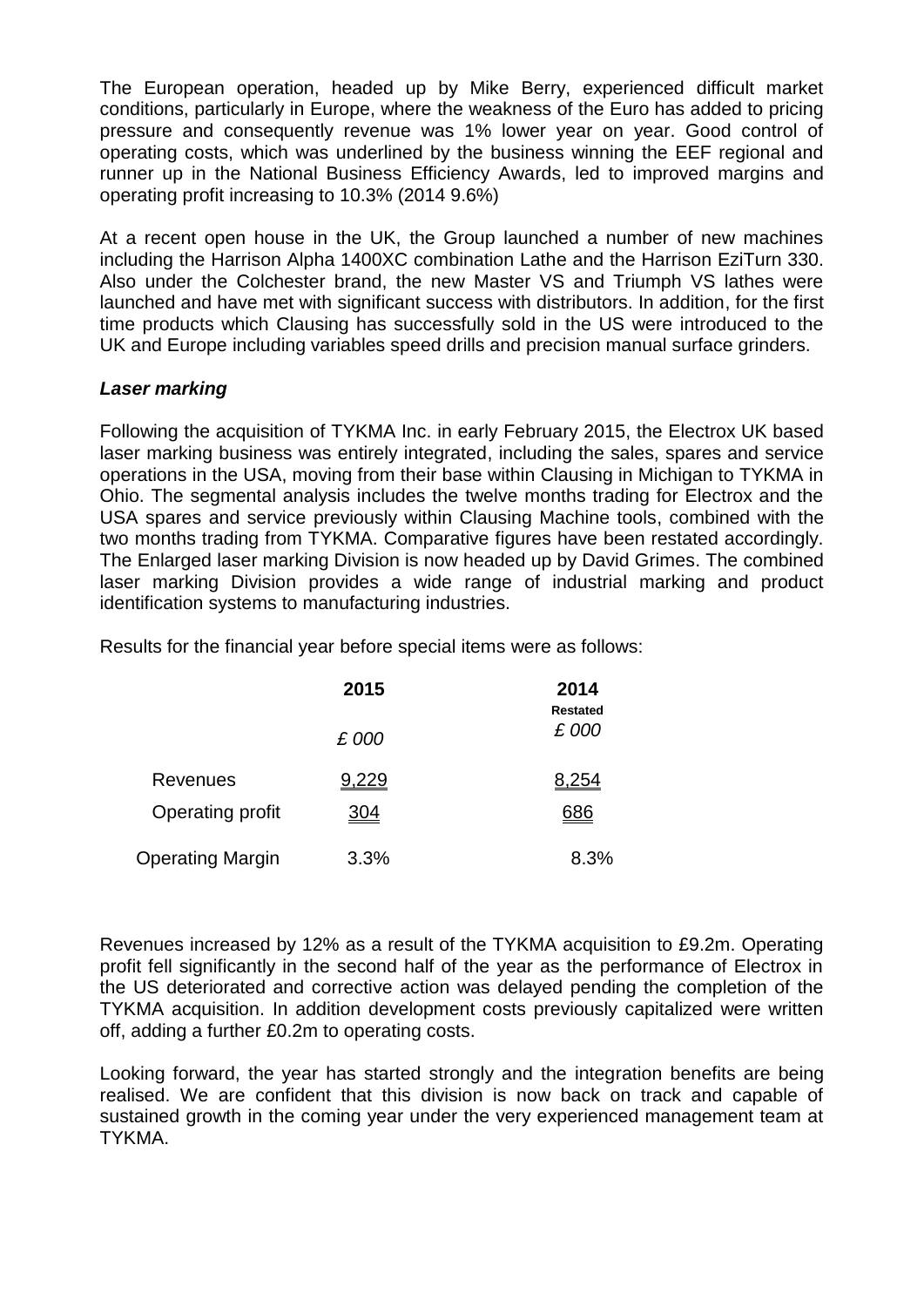### *Profit before taxation*

Group profit before tax was £3.68m (2014 £2.48m) and the underlying profit figure before special items and share based payment costs and the pensions interest credit and amortization of shareholder loan costs was £2.01m (2014 £1.97m).

#### *Special items*

During the financial year, the Group had a number of transactions which in the opinion of the Director's should be excluded for a better understanding of the underlying trading performance of the Group.

A credit of £2.35m is included in operating profit as a result of the work by the trustees of the UK pension scheme and the company in reducing liabilities. A number of transactions including a pension increase exchange took place during the year. This resulted in an actuarial adjustment to the pension liabilities, which was processed through the Consolidated Income Statement.

Costs incurred on the acquisition of TYKMA amounted to £0.3m and redundancy and restructuring costs incurred on the integration of the Electrox and TYKMA businesses were £0.4m.

The Group disposed of the previous UK head office in Leeds and the Clausing machine tools site in Michigan during the period and incurred a loss on valuation of the Colchester site. The total property related special items were £0.4m. In addition share option costs and amortization of intangible assets acquired which are non-cash costs to the Group have been included in special items.

### *Taxation*

The current year charge for taxation amounted to £1.33m (2014 £0.62m). The majority of this charge relates to deferred taxation provided on the pension credit of £2.35m and interest on pension surplus of £0.86m which is at a rate of 35%, being the rate applicable to any refund from a pension scheme. The UK businesses continue to benefit from the substantial previous tax losses and no taxation is payable in the UK. The US businesses are subject to taxation on their profits at a rate of 34%.

#### *Net profit and earnings per share*

The total profit attributable to equity holders of the parent for the current financial year amounted to £2.33m (2014: £1.85m). The non- controlling interest represents 20% of the after tax profits of the TYKMA business.

Underlying earnings from continuing operations before pension and equity adjustments, special items and share based payment charge and related taxation was 2.09p per share (2014: 1.90p) and basic earnings per share was 2.66p (2014 2.19p)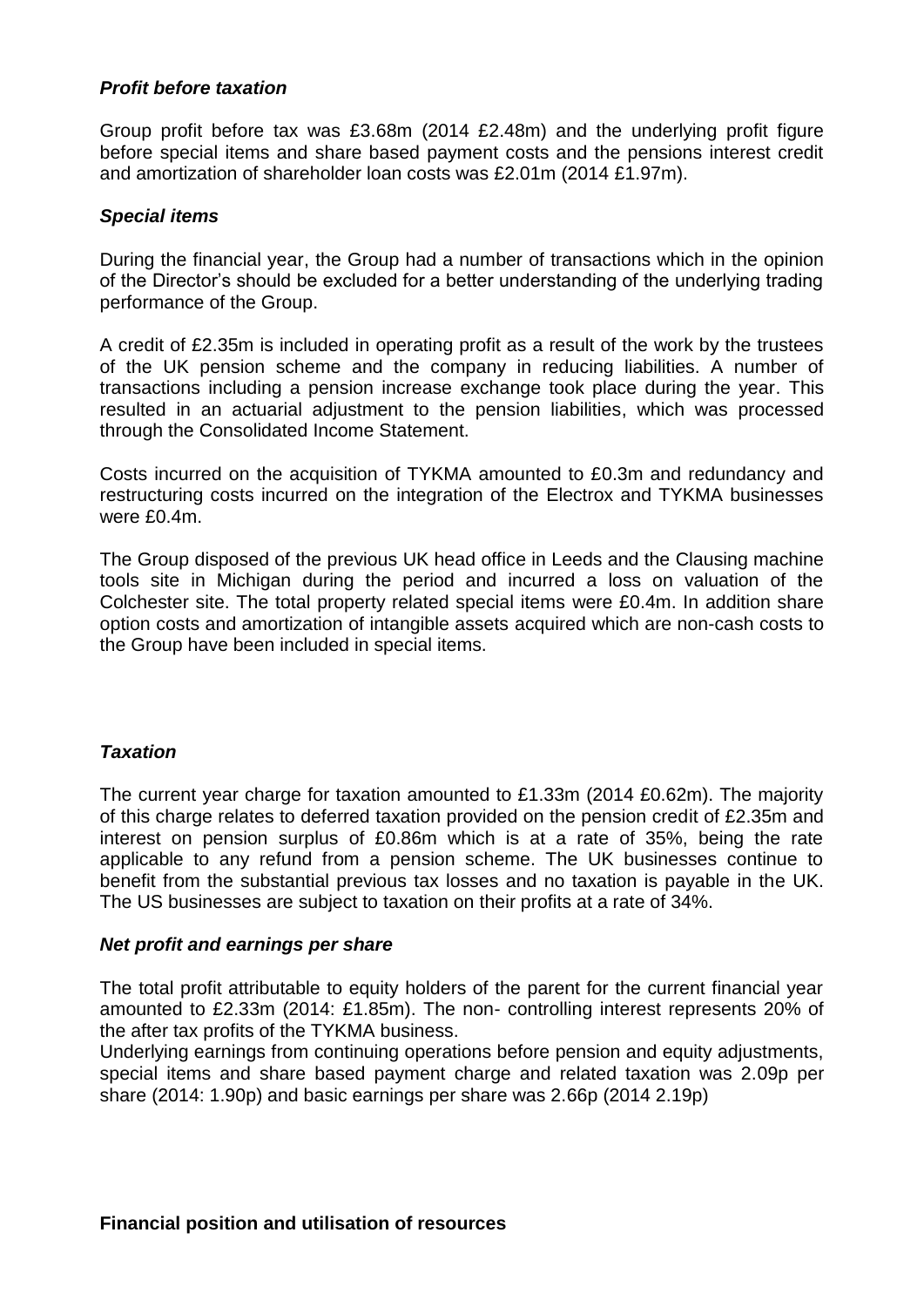### *Cash flow*

Cash generated from operations before working capital movements was £3.02m (2014: £2.71m). The working capital movement included an increase in inventories as a result of shipments into the USA caught up in the backlog from the East Coast dock strike and improved machine availability being offered by the European business to meet customer requirements. A large multiple machine sale to an educational establishment just before the period end increased receivables within the European Lathe business.

Taxation paid related entirely to the Clausing business in the USA.

Proceeds from the sale of the previous Head Office in Leeds and the Clausing facility in Kalamazoo contributed £0.46m to cash with the acquisition of the Colchester Gamet Bearings site at £0.72m being the major item of capital expenditure.

The investment in ProPhotonix was entirely funded by the issue of new shares and the investment and associated costs in relation to the purchase of 80% of TYKMA Inc. was funded by the issue of new loan notes.

#### *Net borrowings*

Group net debt at 28 March 2015 stood at £10.80m (2014: £5.31m) comprising net bank and finance lease indebtedness of £4.02m (2014: £3.02m) and the amount outstanding on the new loan notes of £6.78m (2014 shareholder loans of £2.29m). The amount outstanding is net of unamortised costs of £0.7m in the current financial year (2014 £0.21m).

New facilities were agreed with Santander in the UK in May 2014 and with Bank of America in April 2015. The Group has a mixture of term loans and revolving facilities with maturities between 2 and 6 years in addition to annual credit and tradeline facilities. Headroom on bank facilities was £4.2m at the year-end (2014: £2.72m) and all financial covenants were met in full.

During February and March 2015 the Group issued £7.69m of New 8% Loan Notes with a maturity of February 2020 under an £8.5m Loan Note programme. These Loan Notes, following shareholder approval in March 2015, also entitled holders to warrants of equal value to subscribe for new ordinary shares at 20p.

Gearing amounted to 31% of aggregate net assets (2014: 24%)

### *Going concern*

In accordance with FRC guidelines, the Board has assessed the Group's funding and liquidity position. The Directors confirm that, after having made appropriate enquiries, they have a reasonable expectation that the Group and the Company have adequate resources to continue operations for the foreseeable future. Accordingly, the directors continue to adopt the going concern basis in preparation of the financial statements.

### *Retirement Benefits*

The accounting surplus at 28 March, 2015 was £34.29m (2014: £19.02m). This surplus has been calculated in accordance with the scheme rules and recognized accounting requirements.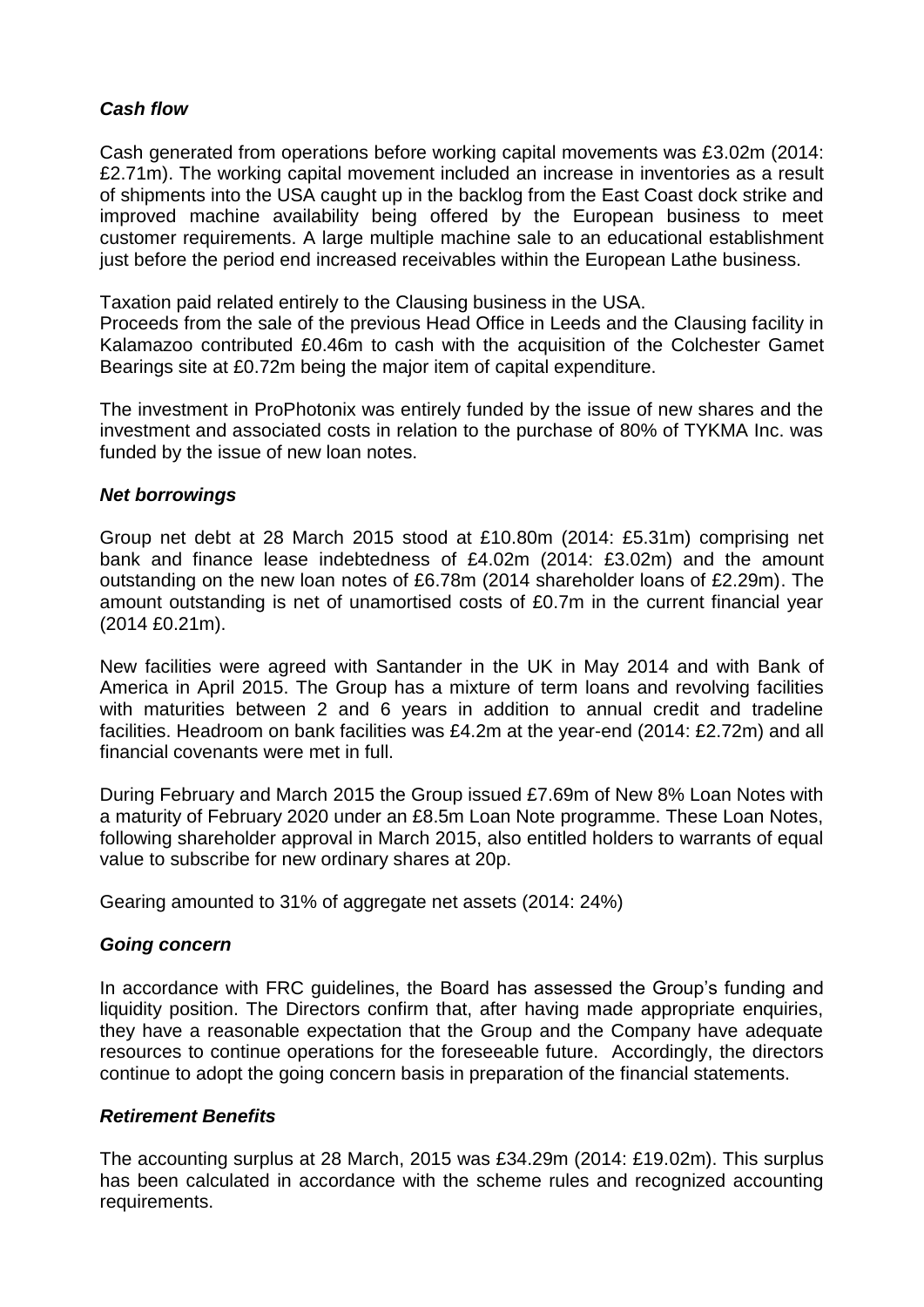As a result of liability reduction exercises undertaken by the UK scheme's Trustees in conjunction with the company, including pension increase Exchanges, a credit has been taken in the period in the Income Statement of £2.35m to reflect the actuarial reduction in Scheme liabilities.

In accordance with the current legislation on taxation of pension surplus returns to a company, deferred taxation has been provided for on the pension entries at 35% as opposed to the normal 20% rate.

In October 2013 the Company reached agreement with the Trustee of the scheme regarding the funding position on a more prudent Technical Provisions basis as at 31 March 2013, which indicated a funding deficit of £25.4m at that date, and estimated a deficit on a full buy-out basis of £51.1m.

It was further agreed that the Technical Provisions deficit would be resolved by an outperformance of the investment returns on the scheme assets of 1% above the return on UK gilts, and that no cash contributions would be required until at least the next funding valuation due as at 31 March 2016.

At 28 March 2015, the subsequent performance of the scheme assets and changes in the underlying market conditions in respect of the fund liabilities, indicate that the deficit on a Technical Provisions basis had reduced to £9.5m. The performance has continued to improve since that time and in mid May 2015 the deficit was £5.9m. On a full buy-out basis the deficit had reduced to £31m by the end of March 2015.

The directors and the Trustees work together on a collaborative basis to continue to monitor investment performance and market conditions closely, to mitigate the risk of mis-matching assets and liabilities to a tactically appropriate level, and to pursue opportunities to secure a full or partial buy-out of UK pension liabilities when conditions permit.

The US retiree health scheme and pension fund deficits increased slightly during the year due to changes in actuarial assumptions to £1.10.m (2014: £0.91m.)

### *Property Transactions and Revaluations*

The Group disposed of the former Head Office in Leeds and the Clausing business sold its existing facility in Michigan during the period. Net proceeds were £0.46m and the loss on sale was £0.1m.

In addition, as required by the accounting rules for revaluing assets, the remaining freehold properties in the Group were revalued as at 28 March 2015. This has resulted in a reduction of £0.3m on the UK Colchester site, which is taken through the income statement and an increase of £0.6m on the UK Letchworth site, which is taken directly to revaluation reserve.

# *Share Capital and Reserves*

Following approval by Shareholder at the AGM in September 2014 an application to reduce the deferred shares, share premium and capital redemption reserve were processed through the High Court and £34.2m of capital was released to accumulated reserves*,*

**Neil Carrick Finance Director**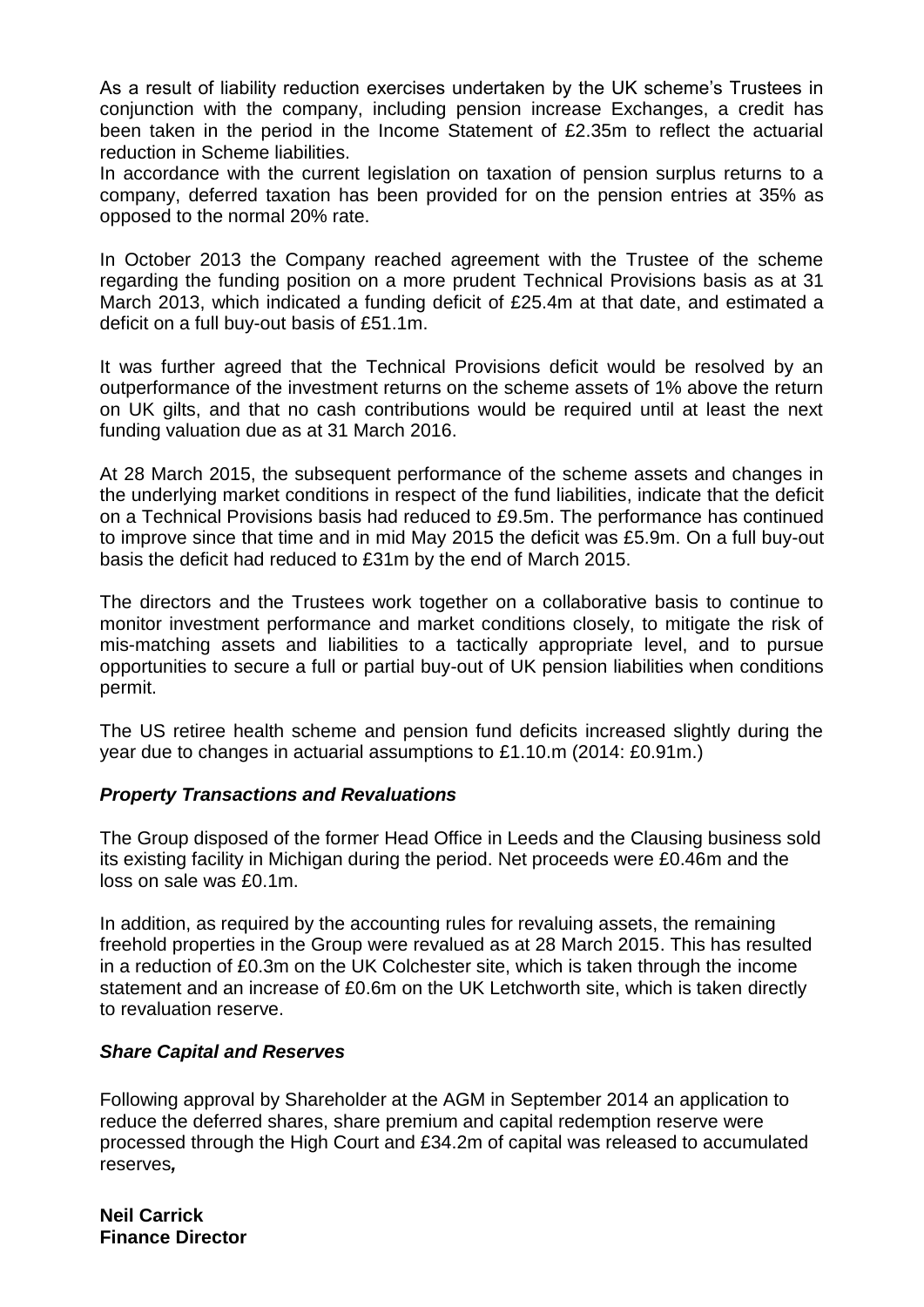| <b>Consolidated Income Statement</b>                | 52 weeks  | 52 weeks  |
|-----------------------------------------------------|-----------|-----------|
| For the 52 weeks ended 28 March 2015                |           |           |
|                                                     | ended     | ended     |
|                                                     | 28 March  | 29 March  |
|                                                     | 2015      | 2014      |
|                                                     | £000      | £000      |
| Continuing                                          |           |           |
| Revenue                                             | 43,794    | 41,707    |
| Cost of sales                                       | (29, 374) | (27, 850) |
| <b>Gross profit</b>                                 | 14,420    | 13,857    |
| Other operating income                              | 42        | 134       |
| Net operating expenses                              | (11, 998) | (11, 643) |
| Pensions credit                                     | 2,347     |           |
| Acquisition costs                                   | (335)     |           |
| Share option costs                                  | (131)     | (57)      |
| Other special items                                 | (896)     | (128)     |
| Amortisation of intangible assets<br>acquired       | (27)      |           |
| Total Net operating expenses                        | (11,040)  | (11, 828) |
| <b>Operating profit</b>                             | 3,422     | 2,163     |
| Bank and other interest                             |           | 7         |
| Interest on pension surplus                         | 857       | 827       |
| Financial income                                    | 859       | 834       |
| Bank and other interest                             | (451)     | (388)     |
| Amortisation of shareholder loan<br>expenses        | (155)     | (134)     |
| Financial expense                                   | (606)     | (522)     |
| Profit before tax                                   | 3,675     | 2,475     |
| Income tax charge                                   | (1, 325)  | (623)     |
| Profit for the period from continuing<br>operations | 2,350     | 1,852     |
| Attributable to equity holders of the<br>parent     | 2,333     | 1,852     |
| Attributable to non controlling interests           | 17        |           |
|                                                     | 2,350     | 1,852     |

| Basic earnings per share   | 2.66 <sub>p</sub> | 2.19p |
|----------------------------|-------------------|-------|
| Diluted earnings per share | 2.58 <sub>p</sub> | 2.15p |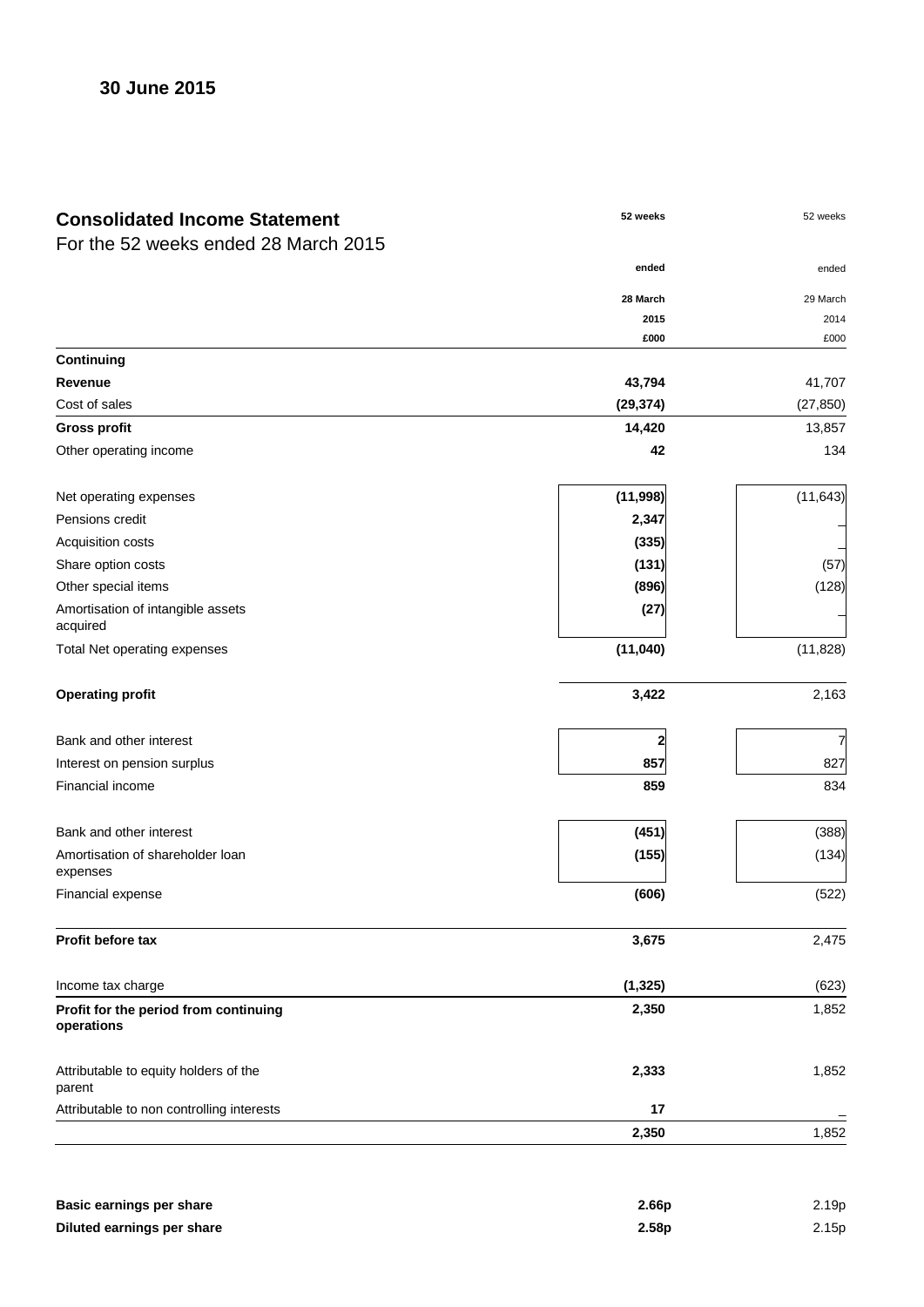|                                                                                              | 52-week      | 52-week      |
|----------------------------------------------------------------------------------------------|--------------|--------------|
|                                                                                              | period ended | period ended |
| Consolidated statement of comprehensive income<br>for the 52-week period ended 28 March 2015 | 28 March     | 29 March     |
|                                                                                              | 2015         | 2014         |
|                                                                                              | £000         | £000         |
| <b>Profit for the period</b>                                                                 | 2,350        | 1,852        |
| Other comprehensive income/(expense)                                                         |              |              |
| Items that will not be reclassified to the Income Statement:                                 |              |              |
| Remeasurement of the net defined benefit assets                                              |              | (229)        |
| Impact of changes to defined benefit asset limit                                             | 12,188       |              |
| Deferred taxation                                                                            | (4,296)      | 139          |
| Total items that will not be reclassified to the Income Statement:                           | 7,892        | (90)         |
| ltems that are or may in the future be reclassified to the Income Statement:                 |              |              |
| Foreign exchange translation differences                                                     | (13)         | 2            |
| Total items that are or may in the future be reclassified to the Income Statement:           | (13)         | 2            |
| Other comprehensive income/(expense) for the period, net of income tax                       | 7,879        | (88)         |
| Total comprehensive income for the period                                                    | 10,229       | 1,764        |
| Attributable to:                                                                             |              |              |
| Equity holders of the Parent Company                                                         | 10,212       | 1,764        |
| Non controlling interests                                                                    | 17           |              |
| <b>Total recognised income</b>                                                               | 10,229       | 1,764        |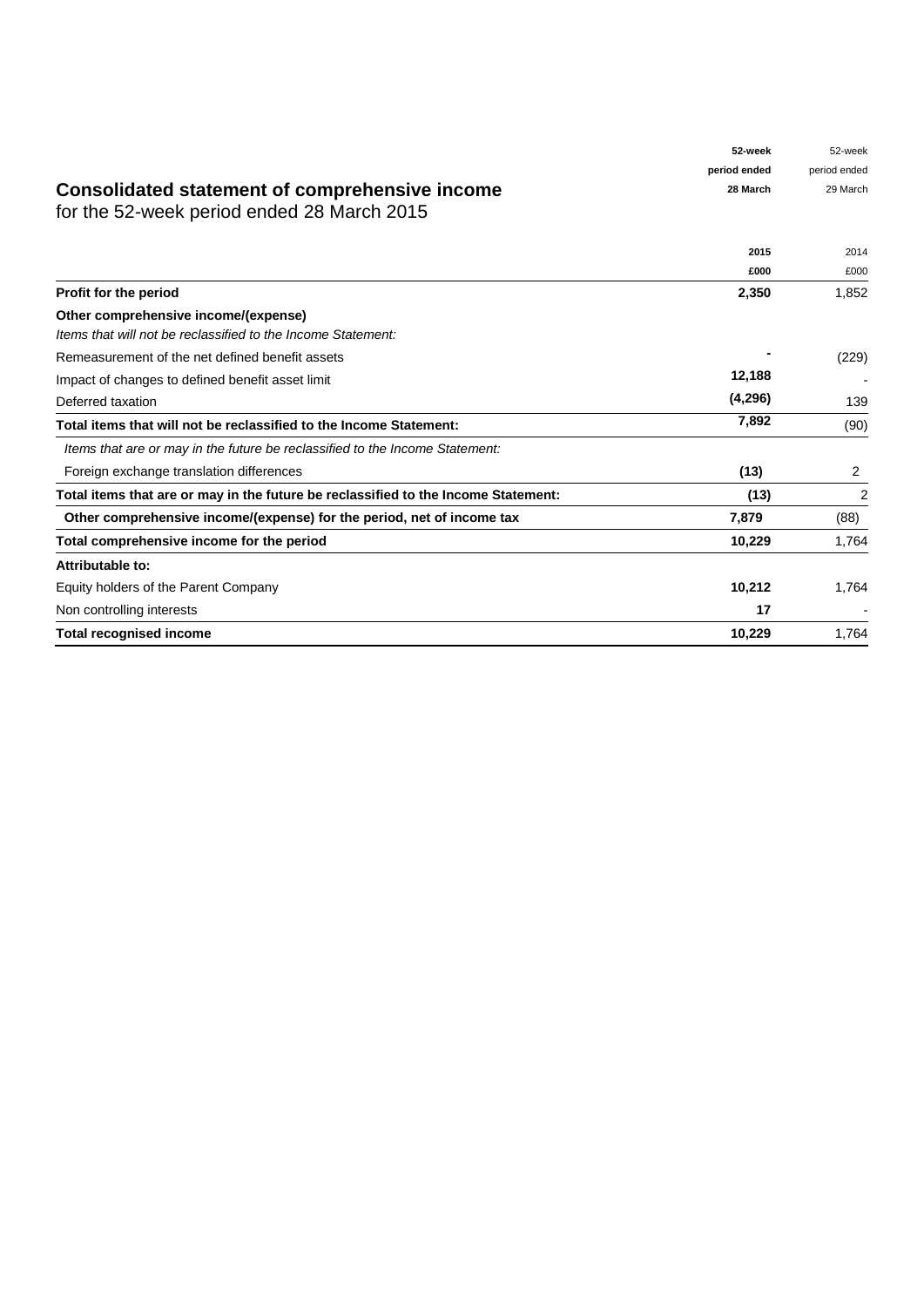#### **Consolidated statement of financial position and Number 0.4 August 0.4 August 0.4 August 0.4 August 0.4 August 0.4 August 0.4 August 0.4 August 0.4 August 0.4 August 0.4 August 0.5 August 0.5 August 0.5 August 0.5 August**

As at 28 March 2015

|                                  | 28 March  | 29 March  |
|----------------------------------|-----------|-----------|
|                                  | 2015      | 2014      |
|                                  | £000      | £000      |
| <b>Non-current assets</b>        |           |           |
| Property, plant and equipment    | 5,159     | 4,348     |
| Goodwill                         | 7,144     |           |
| Other Intangible assets          | 2,347     | 1,780     |
| Investments                      | 525       |           |
| Deferred tax assets              | 3,022     | 2,723     |
| Employee benefits                | 34,292    | 19,019    |
|                                  | 52,489    | 27,870    |
| <b>Current assets</b>            |           |           |
| Inventories                      | 11,036    | 8,505     |
| Trade and other receivables      | 7,070     | 6,209     |
| Cash and cash equivalents        | 902       | 1,149     |
|                                  | 19,008    | 15,863    |
| <b>Total assets</b>              | 71,497    | 43,733    |
| <b>Non-current liabilities</b>   |           |           |
| Loans and other borrowings       | (8, 405)  | (2, 475)  |
| Trade and other payables         | (4, 175)  |           |
| Deferred tax liabilities         | (13, 358) | (7, 737)  |
|                                  | (25, 938) | (10, 212) |
| <b>Current liabilities</b>       |           |           |
| Trade and other payables         | (6, 792)  | (6, 425)  |
| Income tax payable               | (135)     | (140)     |
| Provisions                       | (611)     | (429)     |
| Loans and other borrowings       | (3, 295)  | (3,982)   |
|                                  | (10, 833) | (10, 976) |
| <b>Total liabilities</b>         | (36, 771) | (21, 188) |
| <b>Net assets</b>                | 34,726    | 22,545    |
| Shareholders' equity             |           |           |
| Called-up share capital          | 896       | 14,581    |
| Share premium account            |           | 16,885    |
| Revaluation reserve              | 1,494     | 862       |
| Capital redemption reserve       |           | 2,500     |
| Equity reserve                   | 124       | 180       |
| Translation reserve              | 806       | 938       |
| Retained earnings                | 31,270    | (13, 401) |
|                                  | 34,590    | 22,545    |
| <b>Non-controlling interests</b> | 136       |           |
| <b>Total equity</b>              | 34,726    | 22,545    |

**As at** As at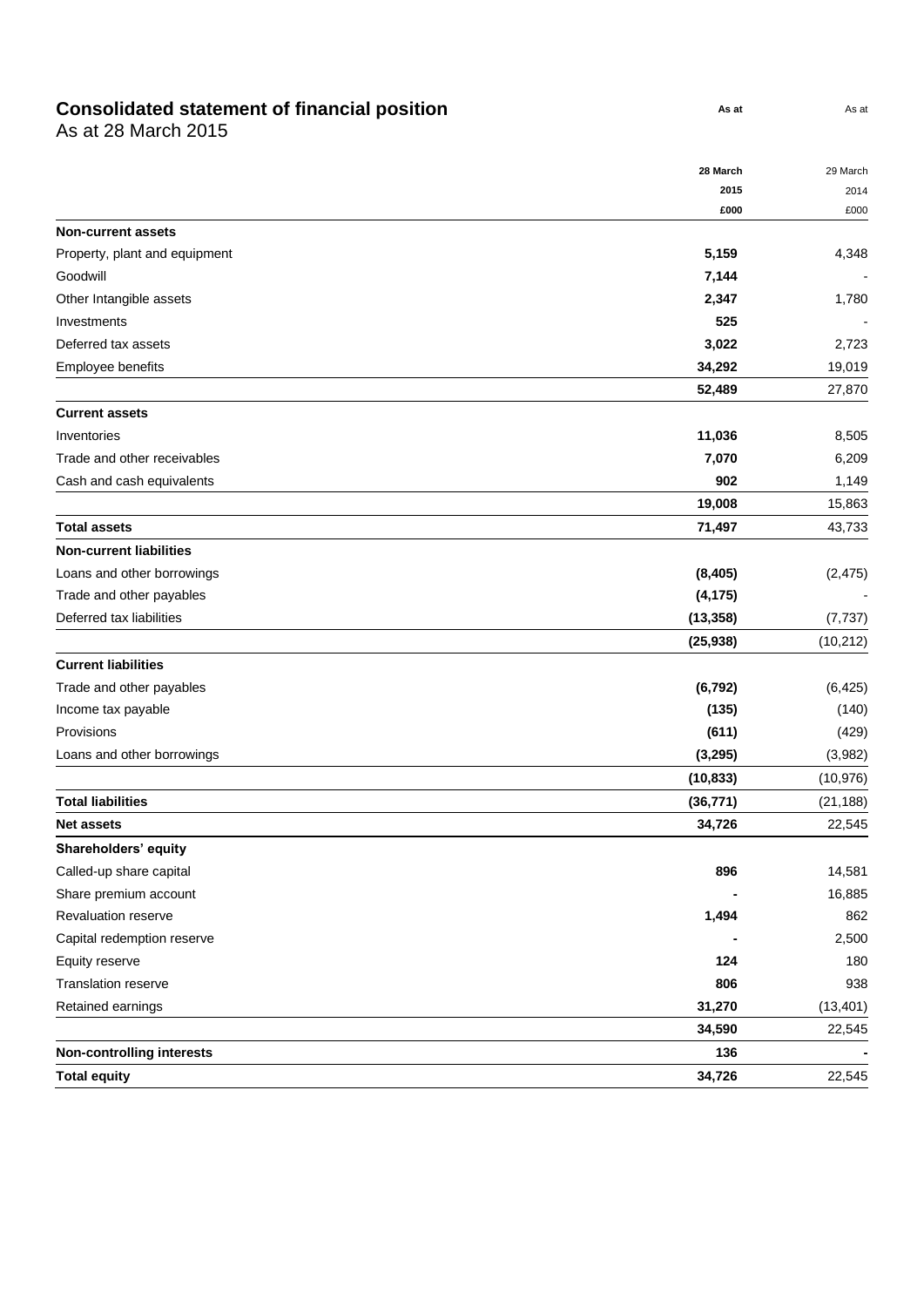# **Consolidated statement of changes in equity**

As at 28 March 2015

| At 28 March 2015                                                                    | 896             |                 | 1,494           | —                              | 806                                | 124    | 31,261           | 34,581        | 136              | 34,717         |
|-------------------------------------------------------------------------------------|-----------------|-----------------|-----------------|--------------------------------|------------------------------------|--------|------------------|---------------|------------------|----------------|
| Non controlling interest                                                            |                 | —               |                 |                                |                                    |        |                  | —             | 119              | 119            |
|                                                                                     |                 |                 |                 |                                |                                    |        |                  |               |                  |                |
| Total transactions with owners                                                      | (13,685)        | (16, 885)       |                 | (2,500)                        | —                                  | (56)   | 34,450           | 1,324         |                  | 1,324          |
| Credit for share-based payments                                                     |                 |                 |                 |                                |                                    |        | 131              | 131           |                  | 131            |
| Shareholder Ioan issue                                                              |                 |                 |                 |                                |                                    | (56)   | 104              | 48            |                  | 48             |
| Cancellation of deferred shares,<br>share premium and capital<br>redemption reserve | (13, 736)       | (17, 979)       |                 | (2,500)                        |                                    |        | 34,215           |               |                  |                |
| Share capital subscribed for                                                        | 51              | 1,094           |                 |                                |                                    |        |                  | 1,145         |                  | 1,145          |
| Transactions with owners:                                                           |                 |                 |                 |                                |                                    |        |                  |               |                  |                |
| Total comprehensive income                                                          |                 |                 | 632             |                                | (132)                              | —      | 10,212           | 10,712        | 17               | 10,729         |
| Deferred tax                                                                        |                 |                 |                 |                                |                                    |        | (4, 296)         | (4, 296)      |                  | (4, 296)       |
| Revaluation of properties                                                           |                 |                 | 656             |                                |                                    |        |                  | 656           |                  | 656            |
| Fair value revaluation of<br>Investments                                            |                 |                 |                 |                                | (622)                              |        |                  | (622)         |                  | (622)          |
| Net defined benefit asset movement                                                  |                 |                 |                 |                                |                                    |        | 12,188           | 12,188        |                  | 12,188         |
| Foreign currency translation                                                        |                 |                 | (24)            |                                | 490                                |        | (13)             | 453           |                  | 453            |
| Other comprehensive income:                                                         |                 |                 |                 |                                |                                    |        |                  |               |                  |                |
| Profit for the period                                                               |                 |                 |                 |                                |                                    |        | 2,333            | 2,333         | 17               | 2,350          |
| At 30 March 2014                                                                    | 14,581          | 16,885          | 862             | 2,500                          | 938                                | 180    | (13, 401)        | 22,545        |                  | 22,545         |
| At 29 March 2014                                                                    | 14,581          | 16,885          | 862             | 2,500                          | 938                                | 180    | (13, 401)        | 22,545        |                  | 22,545         |
| Total transactions with owners                                                      | 2               | 27              |                 |                                |                                    | 7      | 57               | 93            |                  | 93             |
| Credit for share-based payments                                                     |                 |                 |                 |                                |                                    |        | 57               | 57            |                  | 57             |
| Shareholder loan issue                                                              |                 |                 |                 |                                |                                    | 7      |                  | 7             |                  | 7              |
| Share capital subscribed for                                                        | 2               | 27              |                 |                                |                                    |        |                  | 29            |                  | 29             |
| Transactions with owners:                                                           |                 |                 |                 |                                |                                    |        |                  |               |                  |                |
| Total comprehensive income                                                          |                 |                 | (47)            |                                | (922)                              | —      | 1,764            | 795           | $\qquad \qquad$  | 795            |
| Deferred tax                                                                        |                 |                 |                 |                                |                                    |        | 139              | 139           |                  | 139            |
| Revaluation of properties                                                           |                 |                 | 43              |                                |                                    |        |                  | 43            |                  | 43             |
| Net defined benefit asset movement                                                  |                 |                 |                 |                                |                                    |        | (229)            | (229)         |                  | (229)          |
| Foreign currency translation                                                        |                 |                 | (90)            |                                | (922)                              |        | 2                | (1,010)       |                  | (1,010)        |
| Other comprehensive income:                                                         |                 |                 |                 |                                |                                    |        |                  |               |                  |                |
| Profit for the period (restated)                                                    |                 |                 |                 |                                |                                    |        | 1,852            | 1,852         |                  | 1,852          |
| At 31 March 2013                                                                    | 14,579          | 16,858          | 909             | 2,500                          | 1,860                              | 173    | (15, 222)        | 21,657        |                  | 21,657         |
| At 30 March 2013                                                                    | 14,579          | 16,858          | 909             | 2,500                          | 1,860                              | 173    | (15, 222)        | 21,657        | —                | 21,657         |
|                                                                                     | capital<br>£000 | account<br>£000 | reserve<br>£000 | reserve <sup>[1]</sup><br>£000 | reserve reserve<br>£000            | £000   | Earnings<br>£000 | Total<br>£000 | Interest<br>£000 | Equity<br>£000 |
|                                                                                     | share           | premium         |                 |                                | Revaluation redemption Translation | Equity | Retained         |               | Controlling      | Total          |
|                                                                                     | Ordinary        | Share           |                 | Capital                        |                                    |        |                  |               | Non              |                |
|                                                                                     | Ordinary        | Share           |                 | Capital                        |                                    |        |                  |               |                  |                |

<sup>1</sup> The capital redemption reserve was set up on cancellation and repayment of cumulative preference shares in 2001.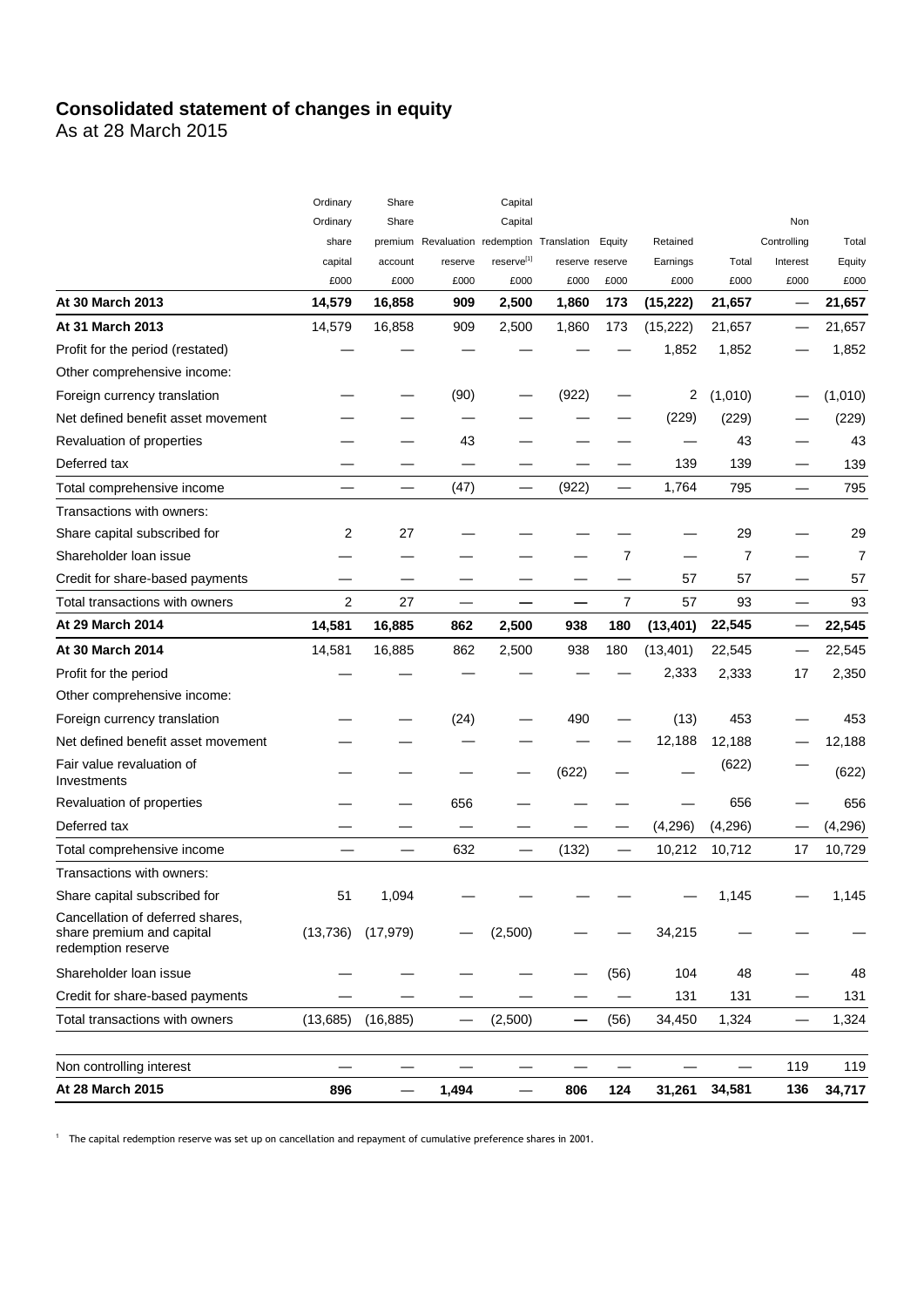# **Consolidated cash flow statement**

For the 52-week period ended 28 March 2015

|                                                                      | 52-week      | 52-week      |
|----------------------------------------------------------------------|--------------|--------------|
|                                                                      | period ended | period ended |
|                                                                      | 28 March     | 29 March     |
|                                                                      | 2015         | 2014         |
|                                                                      | £000         | £000         |
| Cash flows from operating activities                                 |              |              |
| Profit for the period                                                | 2,350        | 1,852        |
| <b>Adjustments for:</b>                                              |              |              |
| Amortisation of development expenditure                              | 133          | 28           |
| Depreciation                                                         | 450          | 467          |
| Net financial income                                                 | (253)        | (312)        |
| Net pension credit                                                   | (2, 347)     |              |
| <b>Other Special Items</b>                                           | 1,231        |              |
| Equity share option expense                                          | 131          | 57           |
| Income tax expense                                                   | 1,325        | 623          |
| Operating cash flow before changes in working capital and provisions | 3,020        | 2,715        |
| Decrease/(increase) in trade and other receivables                   | 203          | (255)        |
| (Increase)/decrease in inventories                                   | (1,051)      | 1,143        |
| Decrease in trade and other payables                                 | (1,626)      | (1,243)      |
| Restructuring and redundancy expenditure                             | (170)        | (371)        |
| Cash generated/(used) in operations                                  | 376          | 1,989        |
| Interest paid                                                        | (414)        | (290)        |
| Income tax paid                                                      | (205)        | (496)        |
| Net cash flows from operating activities                             | (243)        | 1,203        |
| Cash flows from investing activities                                 |              |              |
| Interest received                                                    | 2            | 7            |
| Proceeds from sale of property, plant and equipment                  | 460          | 42           |
| Purchase of Tykma                                                    | (3,802)      |              |
| Investment in Prophotonics                                           | (1, 147)     |              |
| Purchase of property, plant and equipment                            | (944)        | (545)        |
| Development expenditure capitalised                                  | (299)        | (511)        |
| Refinancing expenditure                                              | (487)        |              |
| Net cash flows from investing activities                             | (6, 217)     | (1,007)      |
| Cash flows from financing activities                                 |              |              |
| Proceeds from issue of ordinary shares                               | 1,145        | 29           |
| Proceeds from issue of Loan Notes                                    | 7,694        |              |
| Net Repayment of external borrowing                                  | (2,505)      | (72)         |
| Net Finance lease (expenditure)/income                               | (107)        | 58           |
| Net cash flows from financing activities                             |              | 15           |
|                                                                      | 6,227        | 211          |
| Net (decrease)/increase in cash and cash equivalents                 | (233)        |              |
| Cash and cash equivalents at the beginning of the period             | 1,149        | 1,025        |
| Effect of exchange rate fluctuations on cash held                    | (14)         | (87)         |
| Cash and cash equivalents at the end of the period                   | 902          | 1,149        |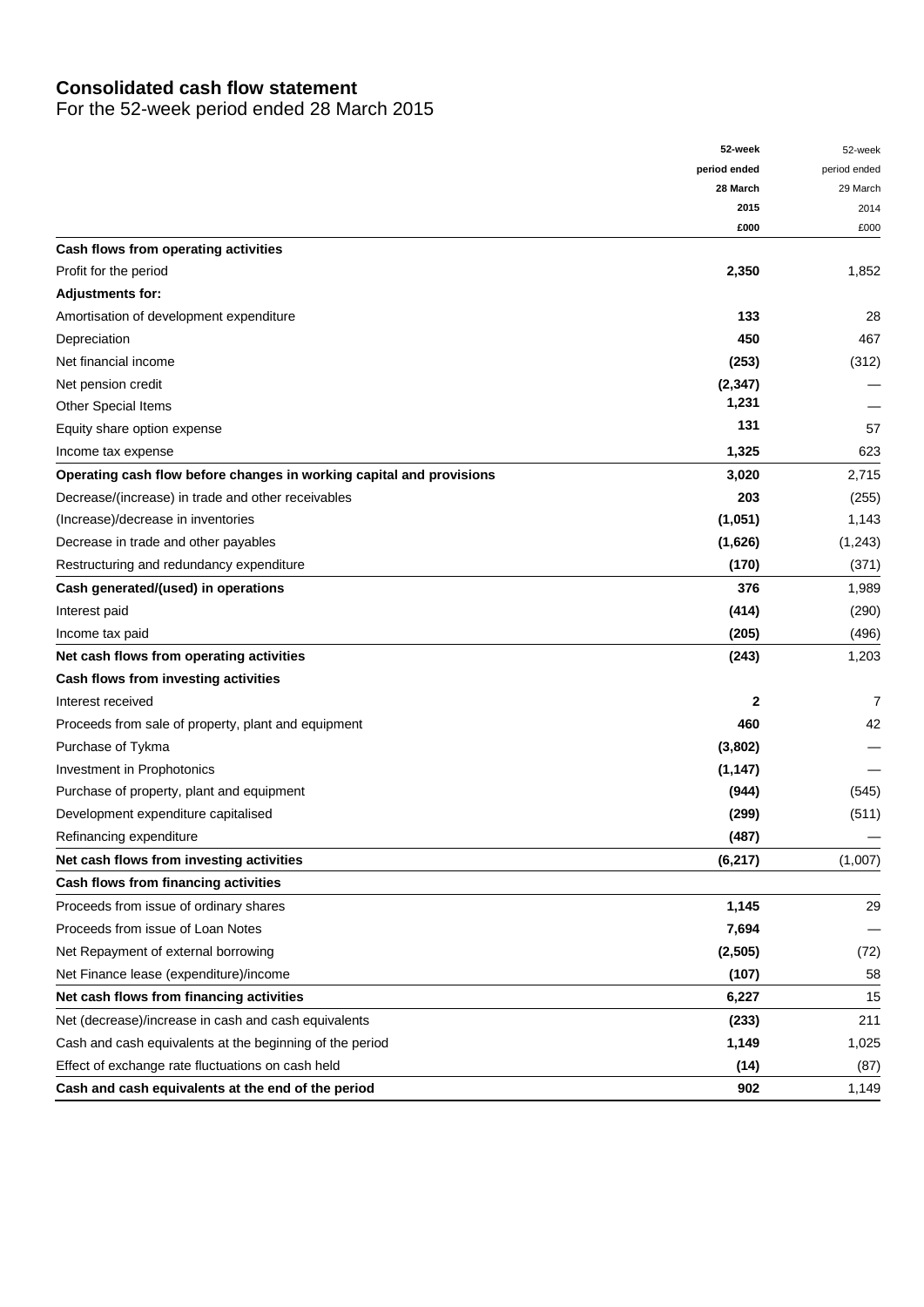#### **NOTES RELATING TO THE GROUP FINANCIAL STATMENTS**

#### **BASIS OF PREPARATION**

The Group financial statements have been prepared and approved by the Directors in accordance with International Financial Reporting Standards (IFRS) as adopted by the EU and with those parts of the Companies Act 2006 applicable to companies reporting under adopted IFRS.

IFRS and IFRIC are issued by the International Accounting Standards Board (the IASB) and must be adopted into European Union law, referred to as endorsement, before they become mandatory under the IAS Regulation.

#### **1. SEGMENT INFORMATION**

IFRS 8 – ―Operating Segments‖ requires operating segments to be identified on the basis of internal reporting about components of the Group that are regularly reviewed by the chief operating decision maker to allocate resources to the segments and to assess their performance. The chief operating decision maker has been identified as the Executive Directors. The Executive Directors review the Group's internal reporting in order to assess performance and allocate resources.

The Executive Directors consider there to be two continuing operating segments being Machine Tools and Precision Engineered Components and Laser Marking .

The executive directors assess the performance of the operating segments based on a measure of operating profit/(loss). This measurement basis excludes the effects of Special Items from the operating segments. Head Office and unallocated represent central functions and costs.

|                                                                       | Continuing                |         |                    |            |  |  |
|-----------------------------------------------------------------------|---------------------------|---------|--------------------|------------|--|--|
| 52 Weeks ended 28 March 2015                                          | <b>Machine</b>            |         |                    |            |  |  |
|                                                                       | <b>Tools</b>              |         |                    |            |  |  |
|                                                                       | & Precision               |         | <b>Head Office</b> |            |  |  |
|                                                                       | <b>Engineered</b>         | Laser   | &                  | Total      |  |  |
|                                                                       | <b>Components Marking</b> |         | unallocated        | continuing |  |  |
| Segmental analysis of revenue                                         | £000                      | £000    | £000               | £000       |  |  |
| Revenue from external customers                                       | 34,747                    | 9,047   |                    | 43,794     |  |  |
| Inter-segment revenue                                                 |                           | 182     |                    | 182        |  |  |
| Total segment revenue                                                 | 34,747                    | 9,229   |                    | 43,976     |  |  |
| Less: inter-segment revenue                                           |                           | (182)   |                    | (182)      |  |  |
| <b>Total revenue</b>                                                  | 34,747                    | 9,047   |                    | 43,794     |  |  |
| Segmental analysis of operating Profit/(loss)<br>before Special Items | 2,931                     | 304     | (771)              | 2,464      |  |  |
|                                                                       |                           |         |                    |            |  |  |
| <b>Special Items</b>                                                  | 1,965                     | (772)   | (235)              | 958        |  |  |
| Group profit from operations                                          | 4,896                     | (468)   | (1,006)            | 3,422      |  |  |
| Other segmental information:                                          |                           |         |                    |            |  |  |
| Reportable segment assets                                             | 29,443                    | 6,622   | 35,432             | 71,497     |  |  |
| Reportable segment liabilities                                        | (19, 614)                 | (2,619) | (14, 538)          | (36, 771)  |  |  |
| Fixed asset additions                                                 | 919                       | 353     |                    | 1,272      |  |  |
| Depreciation and amortisation                                         | 305                       | 278     |                    | 583        |  |  |
|                                                                       |                           |         |                    |            |  |  |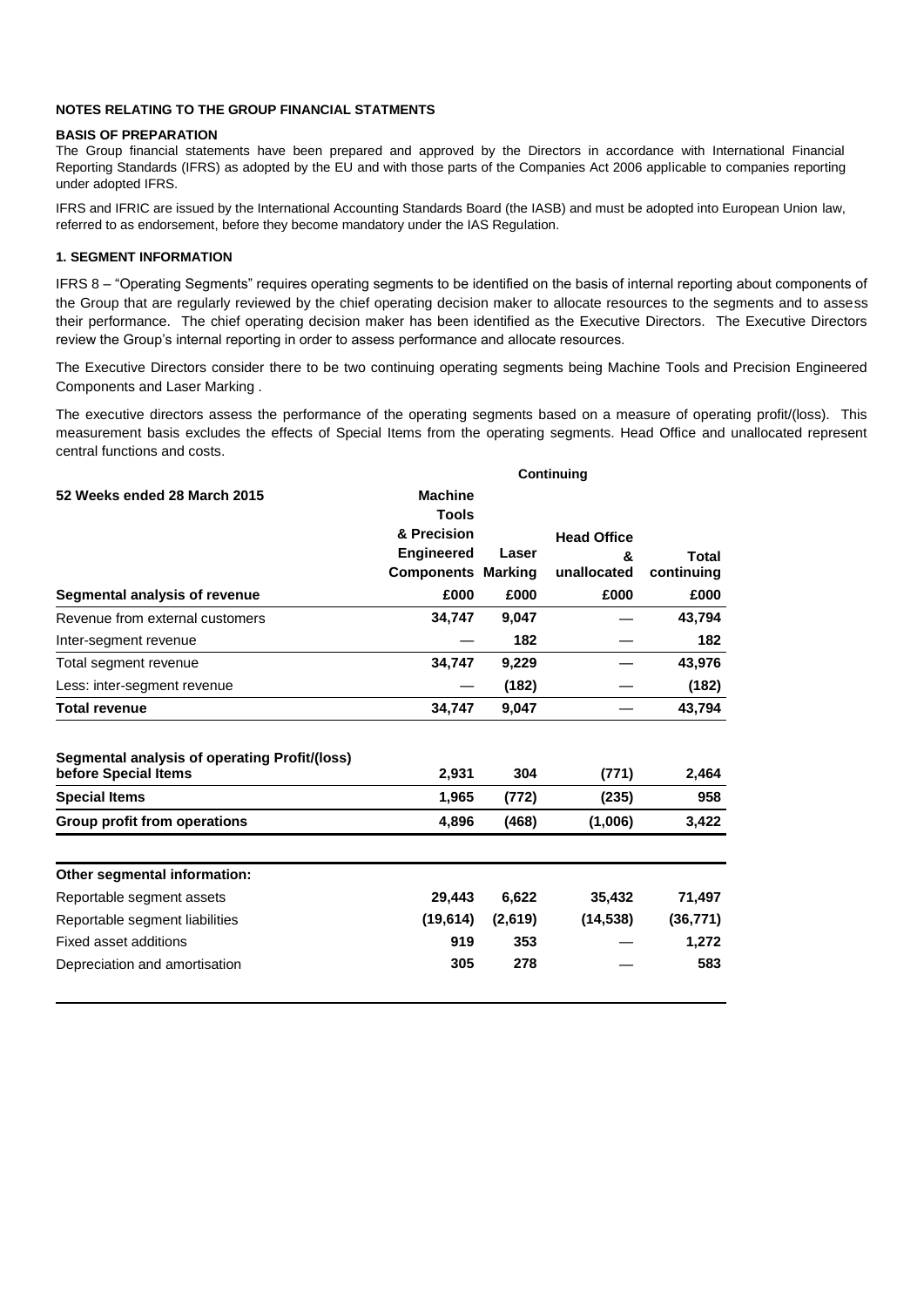| 52-weeks ended 29 March 2014 (restated)                               | Machine<br><b>Tools</b> |         |                       |           |  |
|-----------------------------------------------------------------------|-------------------------|---------|-----------------------|-----------|--|
|                                                                       | & Precision             |         |                       |           |  |
|                                                                       | Engineered              | Laser   | <b>Head Office</b>    |           |  |
|                                                                       | Components              |         | Marking & unallocated | Total     |  |
| Segmental analysis of revenue                                         | £000                    | £000    | £000                  | £000      |  |
| Revenue from external customers                                       | 33,749                  | 7,958   |                       | 41,707    |  |
| Inter-segment revenue                                                 |                         | 296     |                       | 296       |  |
| Total segment revenue                                                 | 33,749                  | 8,254   |                       | 42,003    |  |
| Less: inter-segment revenue                                           |                         | (296)   |                       | (296)     |  |
| <b>Total revenue</b>                                                  | 33,749                  | 7,958   |                       | 41,707    |  |
| Segmental analysis of operating Profit/(loss) before<br>special Items | 2,740                   | 686     | (1,078)               | 2,348     |  |
| Special Items                                                         |                         |         | (185)                 | (185)     |  |
| Group (Loss)/profit from operations                                   | 2,740                   | 686     | (1, 263)              | 2,163     |  |
| Other segmental information:                                          |                         |         |                       |           |  |
| Reportable segment assets                                             | 37,454                  | 6,153   | 126                   | 43,733    |  |
| Reportable segment liabilities                                        | (13,007)                | (1,522) | (6,659)               | (21, 188) |  |
| Fixed asset additions                                                 | 412                     | 643     |                       | 1,055     |  |
| Depreciation and amortisation                                         | 308                     | 159     | 28                    | 495       |  |

The comparative figures have been restated to reflect the move of the laser marking spares and service activity from within Clausing Machine Tools to TYKMA in the current year.

Inter-segment pricing is determined on an arm's length basis. Segment results, assets and liabilities include items directly attributable to a segment as well as those that can be allocated on a reasonable basis.

Segment capital expenditure is the total cost incurred during the period to acquire segment assets that are expected to be used for more than one period.

Geographical segmental analysis of revenue is shown by origin and destination in the following two tables:

| Segmental analysis by origin | 2015   |       | 2014   |       |
|------------------------------|--------|-------|--------|-------|
|                              | £000   | %     | £000   | %     |
| Gross sales revenue:         |        |       |        |       |
| UK                           | 20,806 | 47.5  | 20,803 | 49.9  |
| North America                | 21,083 | 48.1  | 18,703 | 44.8  |
| Australasia                  | 1,905  | 4.4   | 2,201  | 5.3   |
| <b>Total Revenue</b>         | 43,794 | 100.0 | 41,707 | 100.0 |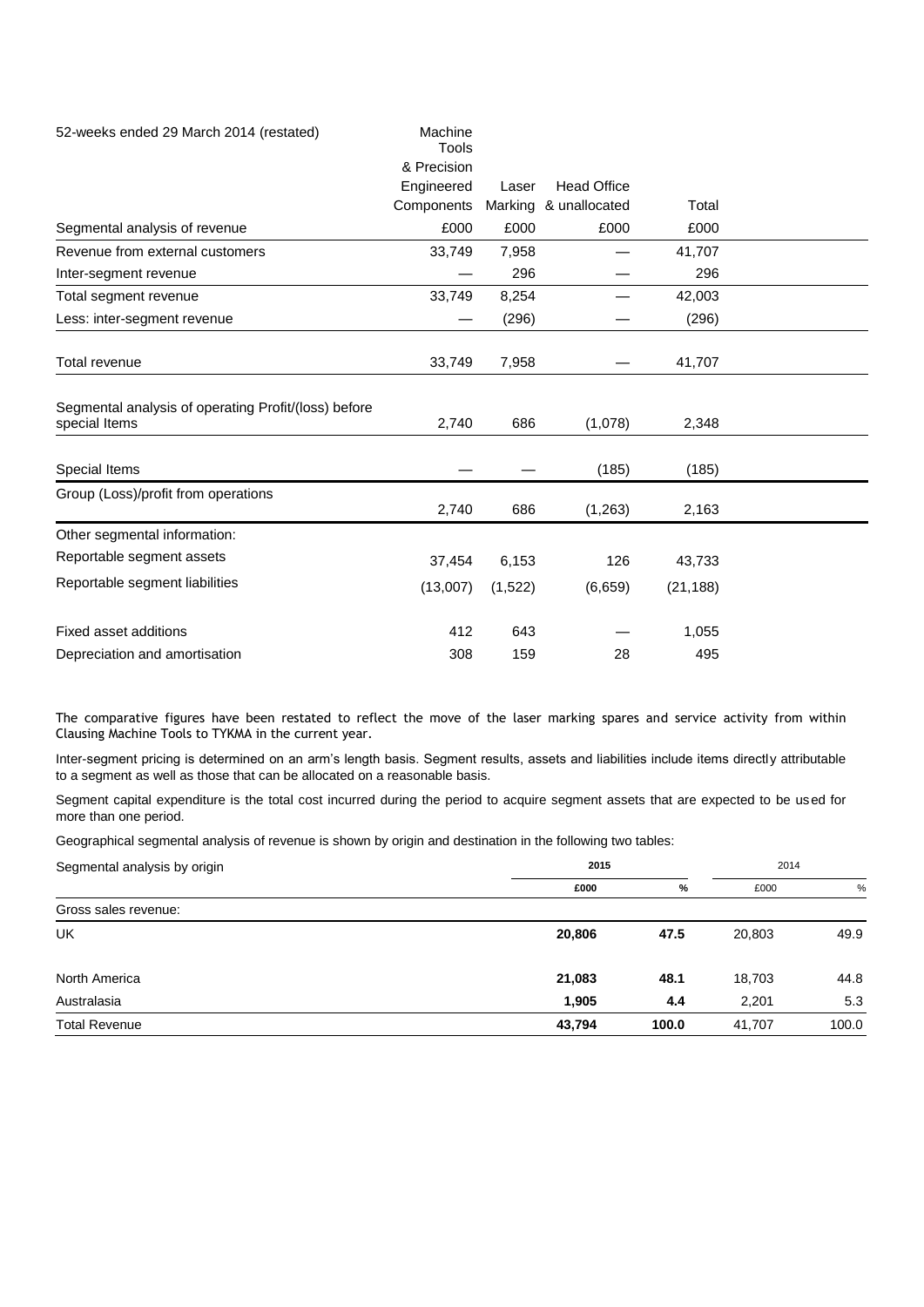#### **1. SEGMENT INFORMATION (CONTINUED)**

Segmental analysis by destination:

|                        | 2015   |       |        | 2014  |  |
|------------------------|--------|-------|--------|-------|--|
|                        | £000   | %     | £000   | %     |  |
| Gross sales revenue:   |        |       |        |       |  |
| UK                     | 8,043  | 18.4  | 8,223  | 19.7  |  |
| Other European         | 7,045  | 16.1  | 6,486  | 15.6  |  |
| North America          | 24,087 | 55.0  | 22,360 | 53.6  |  |
| Africa                 | 187    | 0.4   | 315    | 0.8   |  |
| Australasia            | 1,709  | 3.9   | 2,057  | 4.9   |  |
| <b>Central America</b> | 148    | 0.3   | 112    | 0.3   |  |
| Middle East            | 893    | 2.1   | 914    | 2.2   |  |
| Far East               | 1,682  | 3.8   | 1,240  | 2.9   |  |
|                        | 43,794 | 100.0 | 41,707 | 100.0 |  |

There are no customers that represent 10% or more of the Group's revenues.

#### **2. SPECIAL ITEMS, ACQUISITION COSTS AND SHARE BASED PAYMENT CHARGES**

In order for users of the financial statements to better understand the underlying performance of the Group the Board have separately disclosed transactions which by virtue of their size or incidence, are considered to be one off in nature. In addition the charge for share based payments and amortization of intangible assets acquired have also been separately identified.

Special items include acquisition costs, abortive transaction costs, gains and losses on the sale of properties and assets, exceptional costs relating to reorganisation, redundancy and restructuring, legal disputes and inventory,asset and intangibles impairments.

|                                        | 2015 | 2014 |
|----------------------------------------|------|------|
|                                        | £000 | £000 |
| <b>Operating costs</b>                 |      |      |
| Abortive transaction costs             |      | 128  |
| Inventory write downs                  | 268  |      |
| Reorganisation and restructuring costs | 157  |      |
| Property disposals                     | 193  |      |
| Property write-downs                   | 278  |      |
| Other Special Items                    | 896  | 128  |
|                                        |      |      |

| Pensions credit                            | (2,347) |    |
|--------------------------------------------|---------|----|
| Acquisition costs                          | 335     |    |
| Share option costs                         | 131     | 57 |
| Amortisation of intangible assets acquired | 27      |    |

During the year the Group incurred costs with regard to the acquisition of TYKMA Inc. Property disposals in both the UK and US and the revaluation of properties led to losses. Reorganisation and restructuring costs were principally related to the integration of TYKMA Inc and the Electrox Laser marking division.

The pension credit relates to liability reduction exercises undertaken by the trustees of the main scheme including pensions increase exchange.

During the prior year the Group incurred costs with regard to the abortive acquisition of the Group by Qinddao D&D Investment Group Co. Ltd. Costs were also incurred with regard to the granting of share options.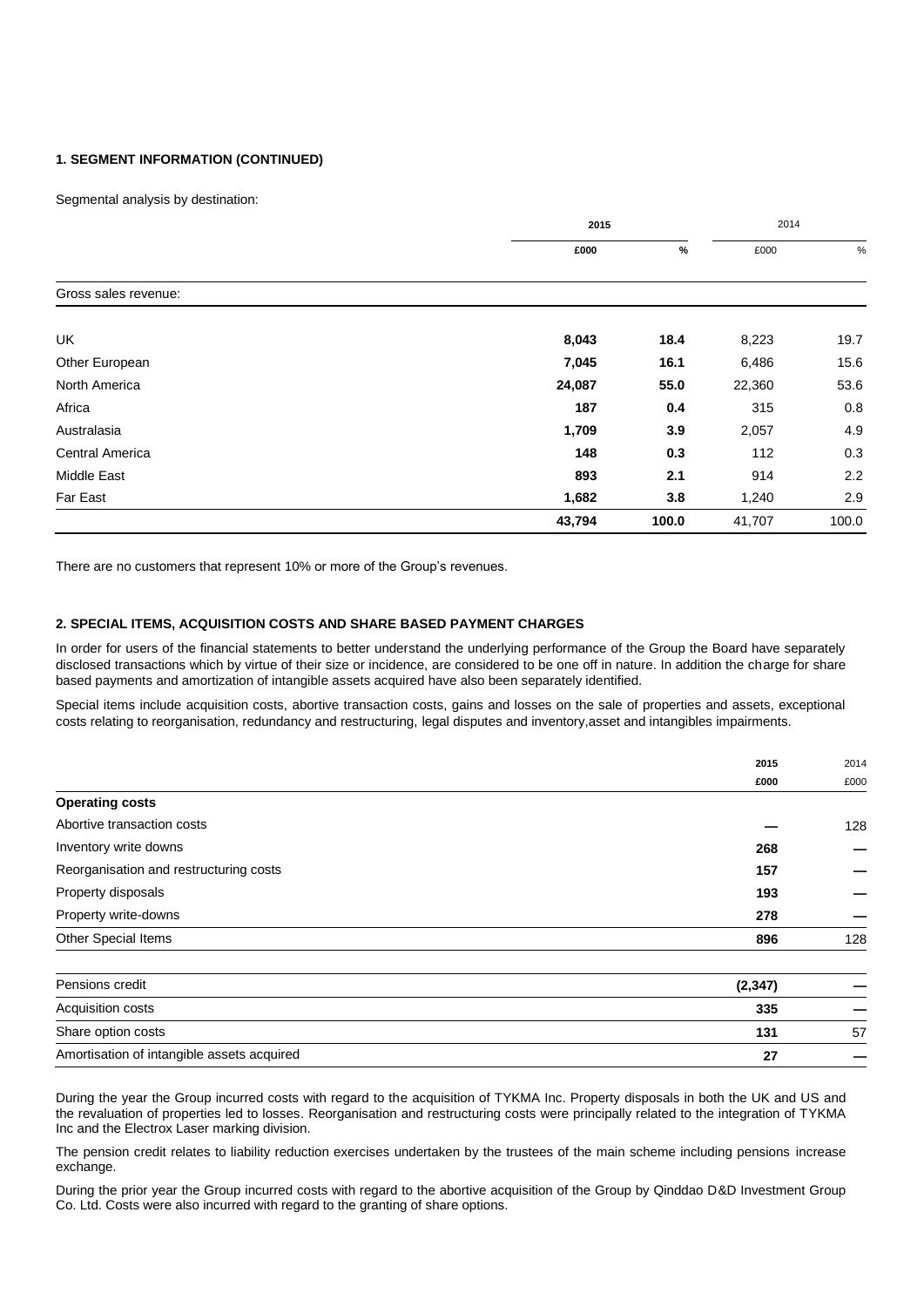#### **3. FINANCIAL INCOME AND EXPENSE**

|                                           | 2015         | 2014  |
|-------------------------------------------|--------------|-------|
|                                           | £000         | £000  |
| Interest income                           | $\mathbf{2}$ | 7     |
| Interest on pensions surplus              | 857          | 827   |
| <b>Financial income</b>                   | 859          | 834   |
| Bank overdraft and loan interest          | (174)        | (169) |
| Shareholder Ioan interest                 | (238)        | (200) |
| Other loan interest                       | (22)         |       |
| Other finance charges                     |              | (1)   |
| Finance charges on finance leases         | (17)         | (18)  |
| Amortisation of shareholder loan expenses | (155)        | (134) |
| Financial expense                         | (606)        | (522) |

#### **4. TAXATION**

|                                          | 2015     | 2014  |
|------------------------------------------|----------|-------|
|                                          | £000     | £000  |
| Current tax:                             |          |       |
| Corporation tax at 21% (2014: 23%):      |          |       |
| - current period                         |          |       |
| Overseas taxation:                       |          |       |
| - current period                         | (339)    | (62)  |
| Total current tax charge                 | (339)    | (62)  |
| Deferred taxation:                       |          |       |
| - current period                         | (1,060)  | (400) |
| - prior period                           | 74       | (161) |
| Total deferred taxation charge (Note 13) | (986)    | (561) |
| Taxation charged to the income statement | (1, 325) | (623) |

#### *TAX RECONCILIATION*

The tax charge assessed for the period is higher than the standard rate of corporation tax in the UK of 21% (2014: 23%). The differences are explained below:

|                                                                      | 2015  |       | 2014  |        |
|----------------------------------------------------------------------|-------|-------|-------|--------|
|                                                                      | £000  | %     | £000  | %      |
| Profit before tax                                                    | 3,675 |       | 2,475 |        |
| Profit before tax multiplied by the standard rate of corporation tax |       |       |       |        |
| in the UK of 21% (2014: 23%)                                         | 772   | 21.0  | 569   | 23.0   |
| Effects of:                                                          |       |       |       |        |
| - expenses not deductible                                            | 252   | 6.9   | 152   | 6.1    |
| - overseas tax rates                                                 | 114   | 3.1   | 48    | 1.9    |
| - pension fund surplus taxed at higher rate                          | 454   | 12.3  | 100   | 4.0    |
| - property disposals                                                 |       |       |       |        |
| - deferred tax prior period adjustment                               | (74)  | (2.0) | 161   | 6.5    |
| - (unrecognised losses utilised)/tax not recognised on losses        | (193) | (5.2) | (520) | (21.0) |
| - impact of rate change                                              |       |       | 113   | 4.6    |
| Taxation charged to the income statement                             | 1,325 | 36.1  | 623   | 25.2   |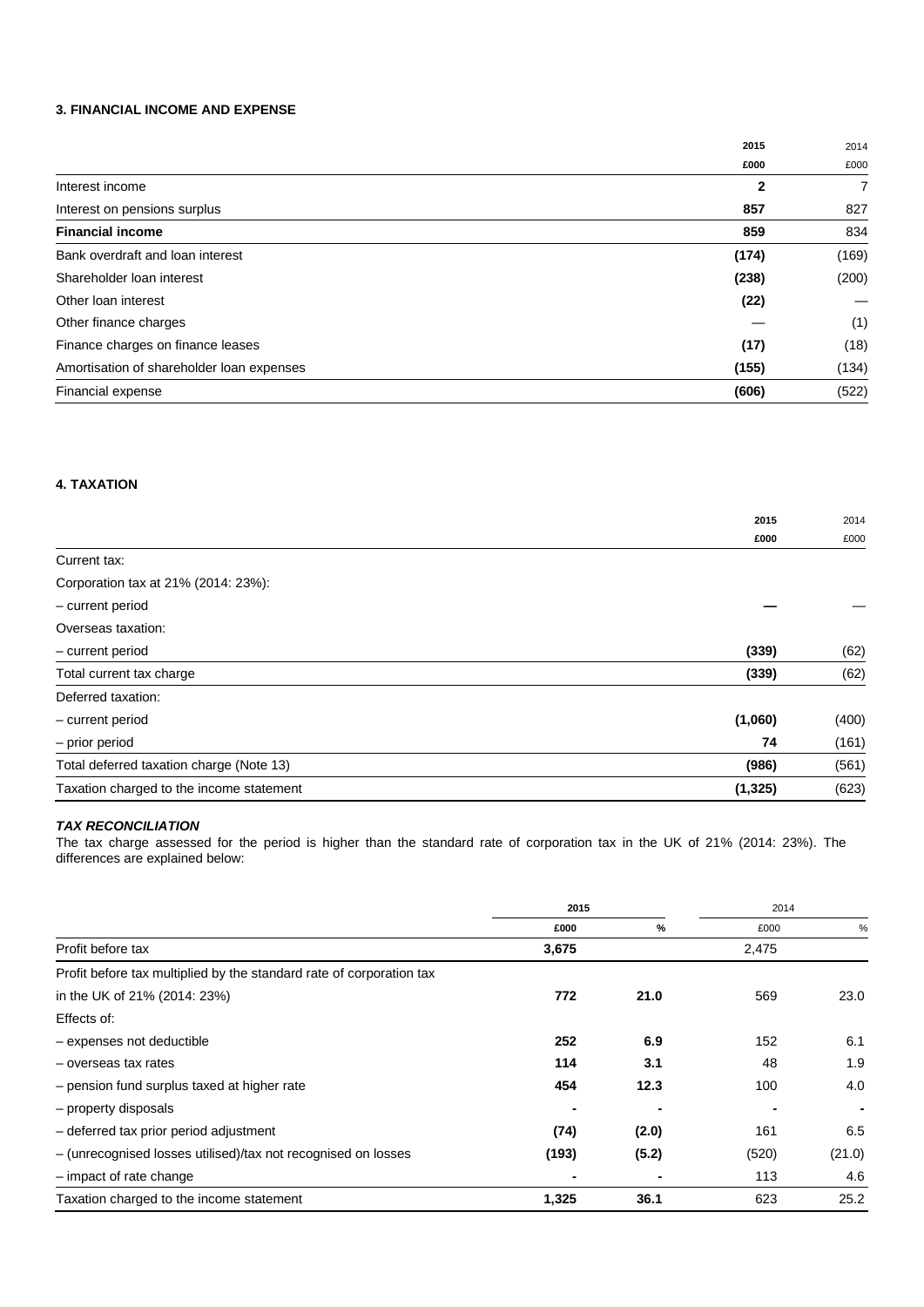#### **5. EARNINGS PER SHARE**

The calculation of the basic earnings per share of 2.66p (2014: 2.19p) is based on the earnings for the financial period attributable to the Parent Company's shareholders of a profit of £2,383,000 (2014: £1,852,000) and on the weighted average number of shares in issue during the period of 87,771,514 (2014: 84,430,346). At 28 March 2015, there were 9,900,000 (2014: 4,500,000) potentially dilutive shares on option with a weighted average effect of 2,783,270 (2014: 1,553,045) shares giving a diluted profit per share of 2.58p (2014: 2.15p)

| Weighted average number of shares<br>Issued shares at start of period<br>84,430,346<br>3,341,168<br>Effect of shares issued in the year<br>87,771,514<br>Weighted average number of shares at end of period<br>£000<br>2,350<br>Total post tax earnings<br><b>Share Option Costs</b><br>131<br>(857)<br><b>Pensions Interest</b><br>155<br>Amortisation of Shareholder Ioan expenses<br>(2, 347)<br>Pensions credit<br>Amortisation of intangible assets acquired<br>27<br>462<br>Property sales and revaluation | 84,256,091<br>174,255<br>84,430,346<br>£000<br>1,852 |
|------------------------------------------------------------------------------------------------------------------------------------------------------------------------------------------------------------------------------------------------------------------------------------------------------------------------------------------------------------------------------------------------------------------------------------------------------------------------------------------------------------------|------------------------------------------------------|
|                                                                                                                                                                                                                                                                                                                                                                                                                                                                                                                  |                                                      |
|                                                                                                                                                                                                                                                                                                                                                                                                                                                                                                                  |                                                      |
|                                                                                                                                                                                                                                                                                                                                                                                                                                                                                                                  |                                                      |
|                                                                                                                                                                                                                                                                                                                                                                                                                                                                                                                  |                                                      |
|                                                                                                                                                                                                                                                                                                                                                                                                                                                                                                                  |                                                      |
|                                                                                                                                                                                                                                                                                                                                                                                                                                                                                                                  |                                                      |
|                                                                                                                                                                                                                                                                                                                                                                                                                                                                                                                  | 57                                                   |
|                                                                                                                                                                                                                                                                                                                                                                                                                                                                                                                  | (827)                                                |
|                                                                                                                                                                                                                                                                                                                                                                                                                                                                                                                  | 134                                                  |
|                                                                                                                                                                                                                                                                                                                                                                                                                                                                                                                  |                                                      |
|                                                                                                                                                                                                                                                                                                                                                                                                                                                                                                                  |                                                      |
|                                                                                                                                                                                                                                                                                                                                                                                                                                                                                                                  |                                                      |
| 434<br>Other special items                                                                                                                                                                                                                                                                                                                                                                                                                                                                                       | 128                                                  |
| 335<br>Acquisition costs                                                                                                                                                                                                                                                                                                                                                                                                                                                                                         |                                                      |
| <b>Associated Taxation</b><br>1,159                                                                                                                                                                                                                                                                                                                                                                                                                                                                              | 258                                                  |
| 2,015<br>Underlying Earnings before tax                                                                                                                                                                                                                                                                                                                                                                                                                                                                          | 1,967                                                |
| Underlying Earnings after tax<br>1,849                                                                                                                                                                                                                                                                                                                                                                                                                                                                           | 1,602                                                |
| 2.09 <sub>p</sub><br><b>Underlying EPS</b>                                                                                                                                                                                                                                                                                                                                                                                                                                                                       | 1.90p                                                |

#### **6. CASH AND CASH EQUIVALENTS**

|                                                                                           | 2015 | 2014  |
|-------------------------------------------------------------------------------------------|------|-------|
|                                                                                           | £000 | £000  |
| Cash at bank                                                                              | 802  | 1.049 |
| Short-term deposits                                                                       | 100  | 100   |
| Cash and cash equivalents per statement of financial position and per cash flow statement | 902  | 1.149 |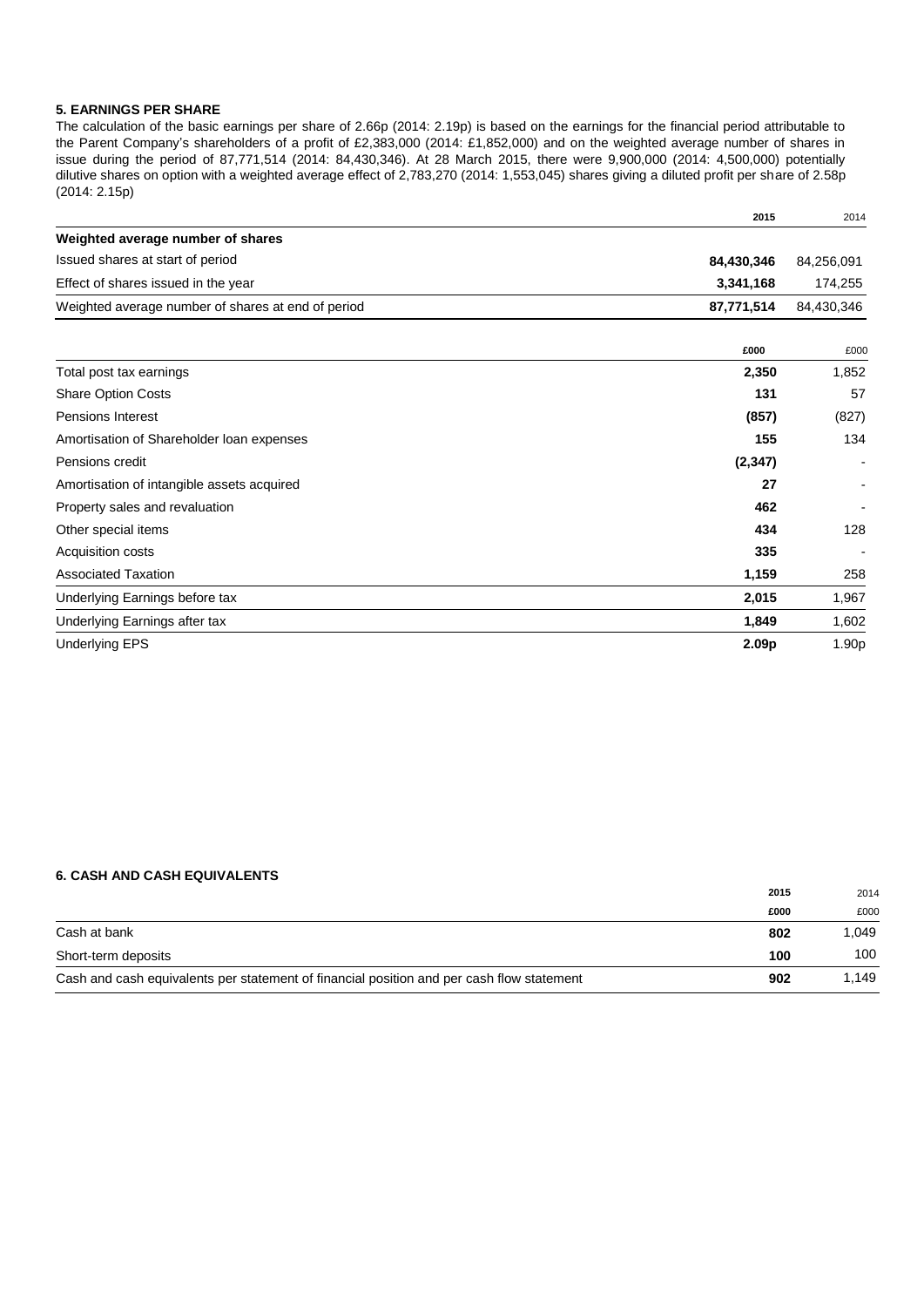#### **7. RECONCILIATION OF NET CASH FLOW TO NET DEBT**

| 2014    |
|---------|
| £000    |
| 211     |
| 14      |
| 225     |
| (5,407) |
| (126)   |
|         |
|         |
| (5,308) |
|         |

#### **8. ANALYSIS OF NET DEBT**

|                                                                                   | At       |          |       |            | At        |
|-----------------------------------------------------------------------------------|----------|----------|-------|------------|-----------|
|                                                                                   | 30 March | Exchange |       |            | 28 March  |
|                                                                                   | 2014     | movement | Other | Cash flows | 2015      |
|                                                                                   | £000     | £000     | £000  | £000       | £000      |
| Cash at bank and in hand                                                          | 1,049    | (14)     |       | (233)      | 802       |
| Term deposits (included within cash and cash equivalents on the<br>balance sheet) | 100      |          |       |            | 100       |
|                                                                                   | 1,149    | (14)     |       | (233)      | 902       |
| Debt due within one year                                                          | (3,881)  | (54)     | (697) | 1,426      | (3,206)   |
| Debt due after one year                                                           |          |          | —     | (1,539)    | (1,539)   |
| Loan notes due after one year                                                     |          |          | 912   | (7,695)    | (6, 783)  |
| Shareholder loan                                                                  | (2, 289) | —        | (211) | 2,500      |           |
| Finance leases                                                                    | (287)    | 7        |       | 108        | (172)     |
| Total                                                                             | (5,308)  | (61)     | 4     | (5, 433)   | (10, 798) |